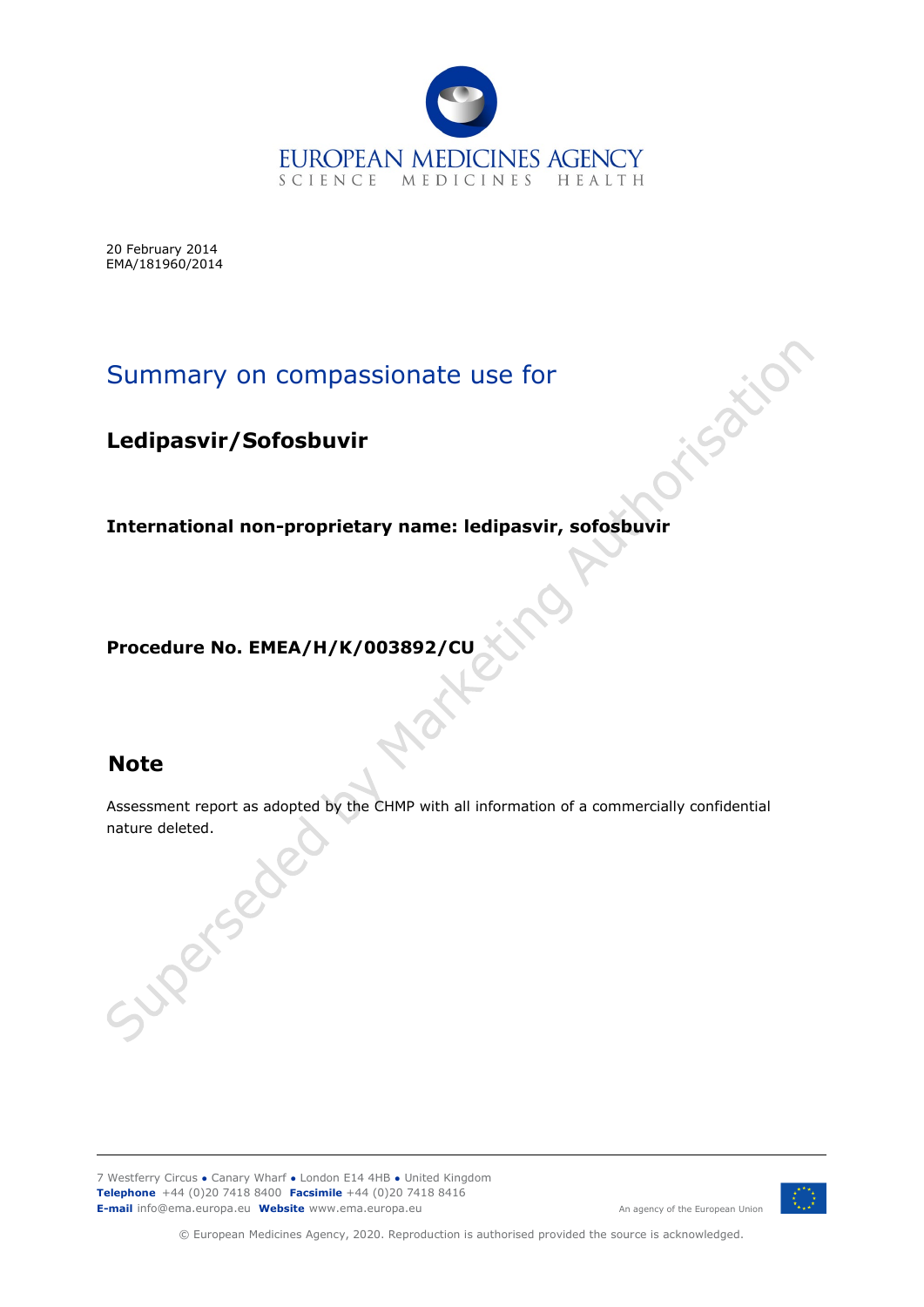# **Product Information**

| Name of the medicinal product for<br>Compassionate Use: | Ledipasvir/Sofosbuvir                                                                                                                                                                                                                                                                                                                                    |
|---------------------------------------------------------|----------------------------------------------------------------------------------------------------------------------------------------------------------------------------------------------------------------------------------------------------------------------------------------------------------------------------------------------------------|
| Applicant:                                              | Gilead Sciences                                                                                                                                                                                                                                                                                                                                          |
| Active substance:                                       | Ledipasvir, sofosbuvir                                                                                                                                                                                                                                                                                                                                   |
| Target Population:                                      | Ledipasvir/sofosbuvir fixed dose combination (with<br>or without ribavirin), when used as part of a<br>compassionate use programme, is indicated for the<br>treatment of adults infected with chronic hepatitis C<br>genotype 1 virus, with advanced disease who are at<br>a high risk of decompensation or death within 12<br>months if left untreated. |
| Pharmaceutical form(s):                                 | Film-coated tablets                                                                                                                                                                                                                                                                                                                                      |
| Strength(s):                                            | 90mg /400 mg                                                                                                                                                                                                                                                                                                                                             |
| Route(s) of administration:                             | oral                                                                                                                                                                                                                                                                                                                                                     |
| Packaging:                                              | High-density polyethylene (HDPE) bottles                                                                                                                                                                                                                                                                                                                 |
| Package size(s):                                        | 28 tablets/30 tablets                                                                                                                                                                                                                                                                                                                                    |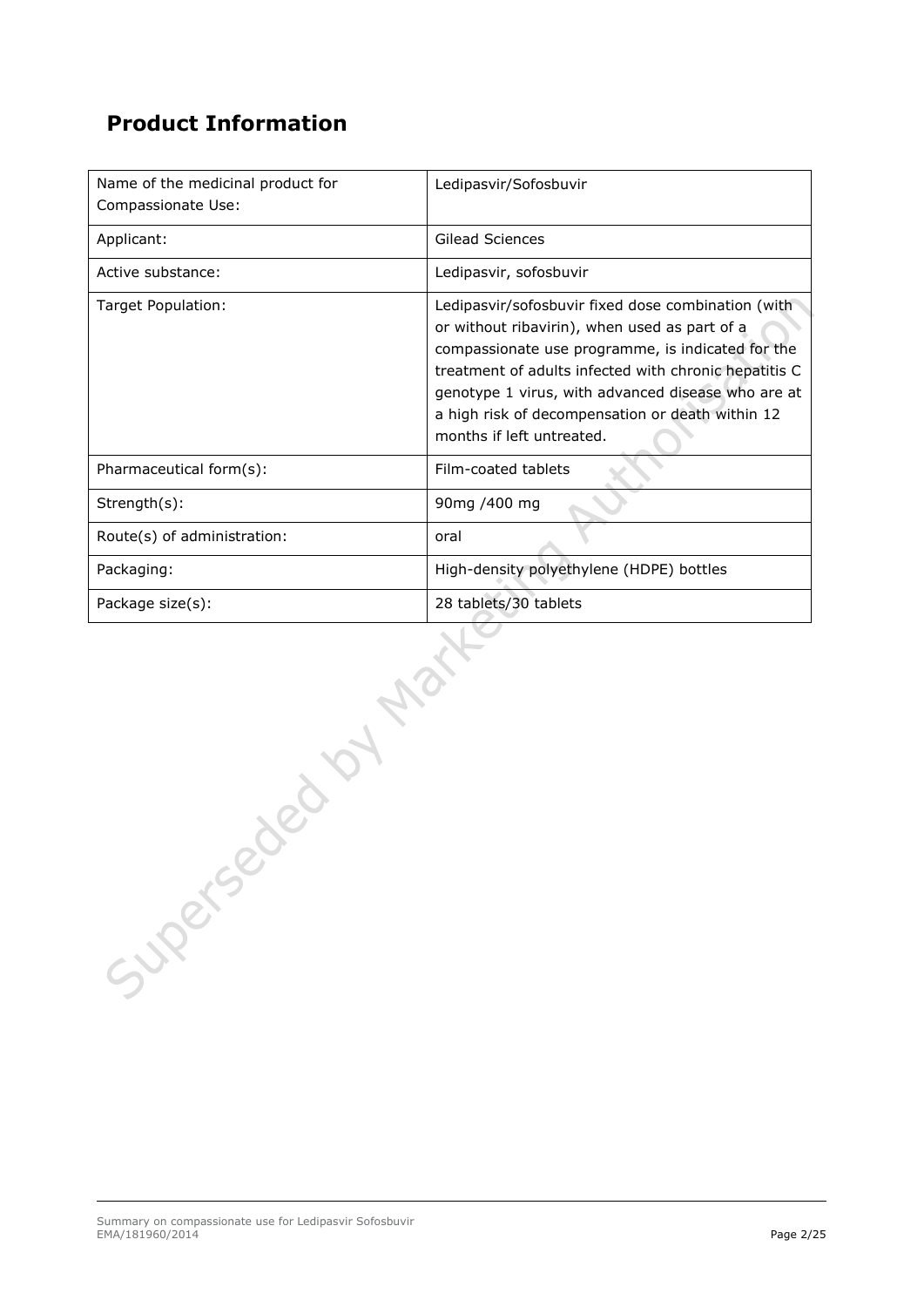# **Table of Contents**

| 2.3 Conditions for update of Compassionate Use to be implemented by the manufacturer5 |
|---------------------------------------------------------------------------------------|
| 2.4 Conditions for safety monitoring to be implemented by the manufacturer5           |
| 2.5 Conditions for safety monitoring to be implemented by the Member States5          |
|                                                                                       |
|                                                                                       |
|                                                                                       |
|                                                                                       |
|                                                                                       |
|                                                                                       |
|                                                                                       |
|                                                                                       |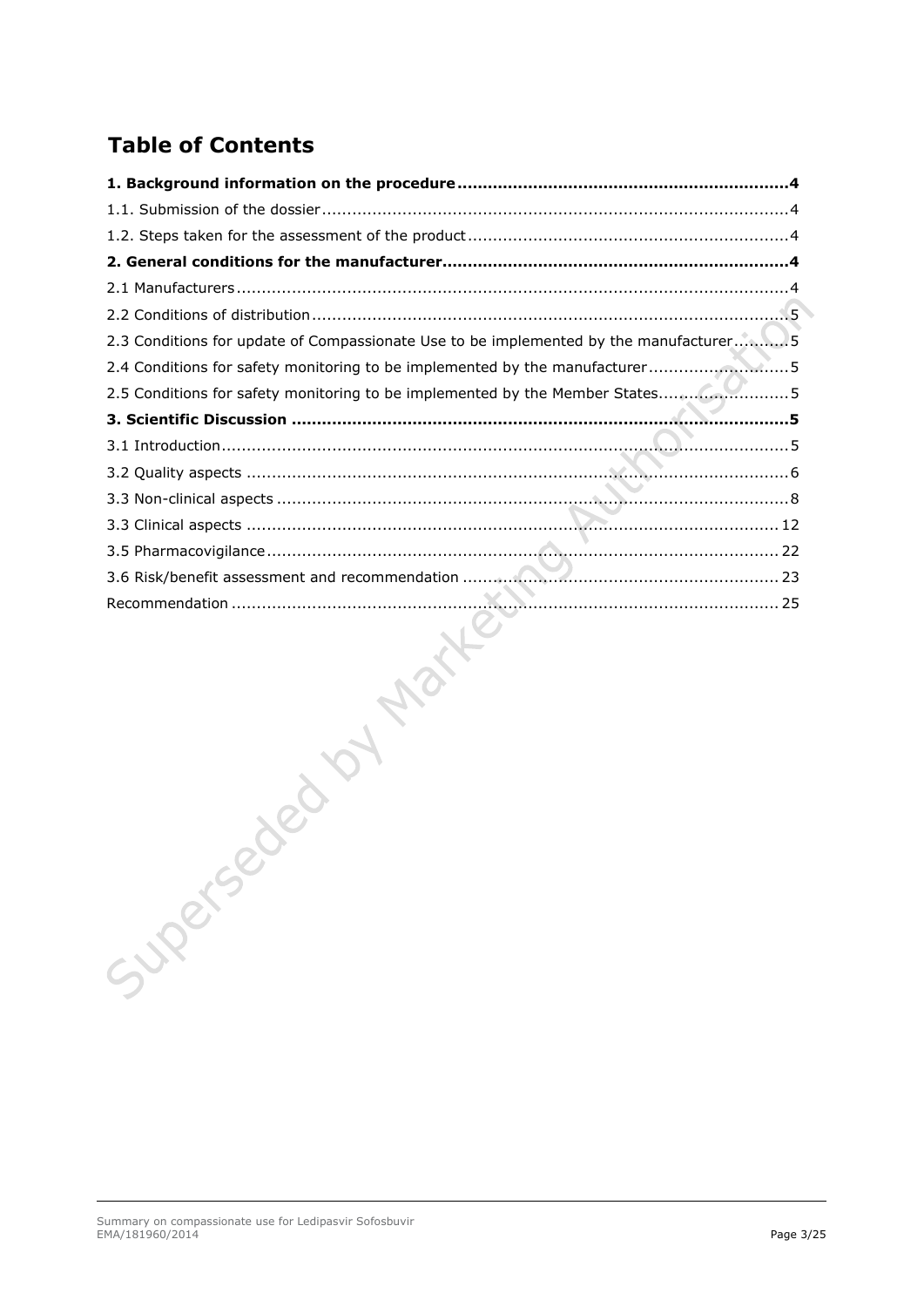# <span id="page-3-0"></span>**1 Background information on the procedure**

## <span id="page-3-1"></span>*1.1. Submission of the dossier*

Swedish National Competent Authority notified the Agency (EMA) on 5 September 2013 and requested a CHMP opinion on the compassionate use for the above mentioned medicinal product in accordance with Article 83(3) of Regulation (EC) No 726/2004 of the European Parliament and of the council (31 March 2004).

The legal basis for this application refers to:

Article 83(3) of Regulation (EC) No 726/2004 of the European Parliament and of the council (31 March 2004)

The Rapporteur and Co-Rapporteur appointed by the CHMP and the evaluation teams were:

Rapporteur: Bengt Ljungberg

Co-Rapporteur: Joseph Emmerich

## <span id="page-3-2"></span>*1.2. Steps taken for the assessment of the product*

- Letters from the CHMP/EMA to the applicant with requests to provide data on 12 September 2103 and 13 December 2013.
- The timetable for the procedure was agreed-upon by CHMP on 23 January 2014.
- The dossier was received by the EMA on 7 February 2014
- The Rapporteur's preliminary Assessment Report was circulated to all CHMP members on 14 February 2014,
- The CHMP opinion was adopted on 20 February 2014

# <span id="page-3-4"></span><span id="page-3-3"></span>**2 General conditions for the manufacturer**

## *2.1 Manufacturers*

## **Manufacturer(s) of the active substance – Sofosbuvir**

The manufacturers for Sofosbuvir are the same as those listed in the marketing authorisation for Sovaldi 400 mg film-coated tablets (EU/1/13/894/001-002).

## **Manufacturer(s) of the active substance - Ledipasvir**

The manufacturers for Ledipasvir are the same as those listed in the marketing authorisation application for Ledipasvir/Sofosbuvir 90 mg/400 mg fim-coated tablets.

## **Manufacturer(s) of the finished product**

The manufacturers of the finished product are the same as those listed in the marketing authorisation application for Ledipasvir/Sofosbuvir 90 mg/400 mg film-coated tablets.

## **Manufacturer responsible for import and batch release in the European Economic Area**

Name: Gilead Sciences Limited

Address: IDA Business & Technology Park, Carraigtohill, Co. Cork

#### Country: Ireland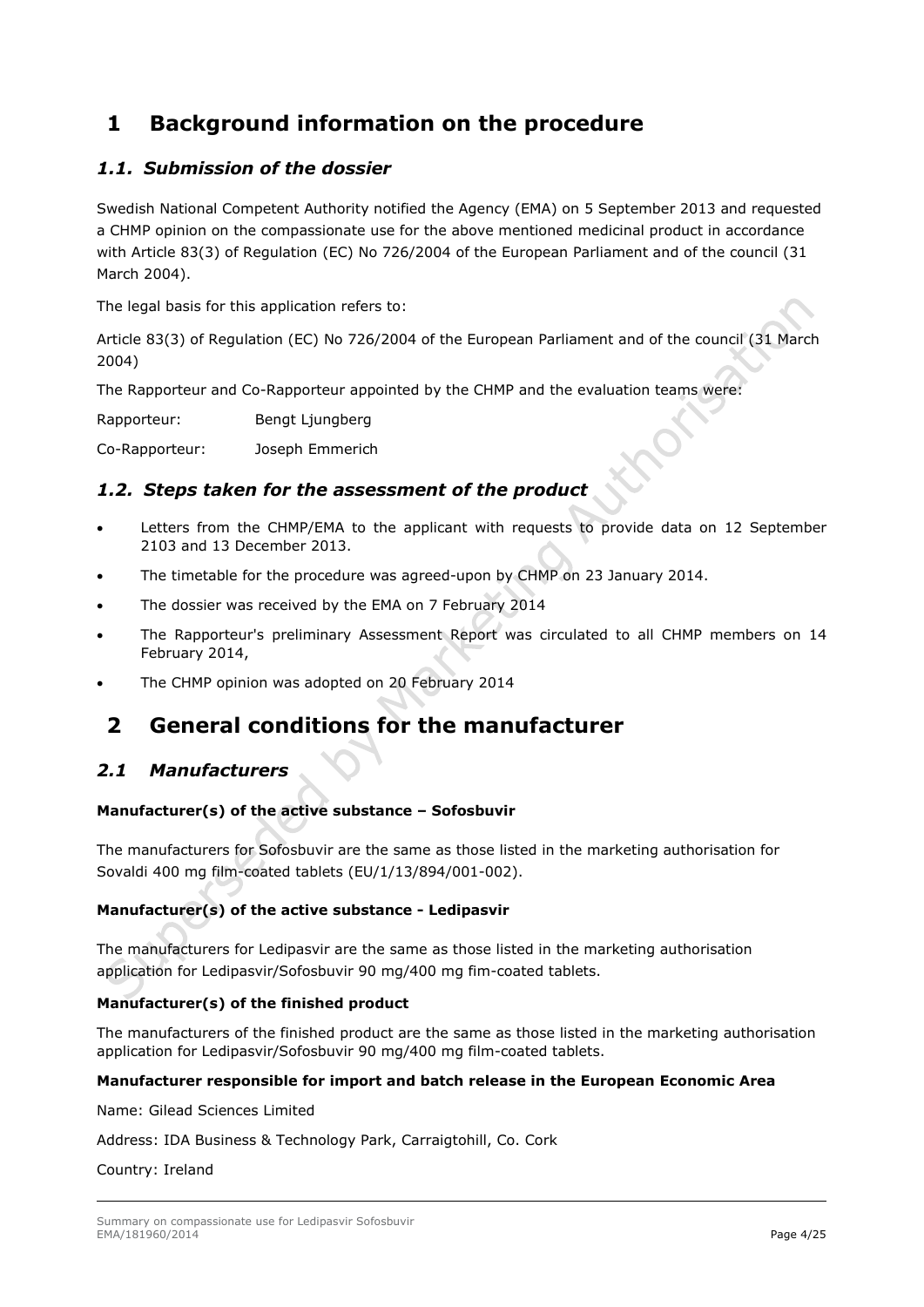# <span id="page-4-0"></span>*2.2 Conditions of distribution*

Medicinal product subject to restricted medical prescription.

## <span id="page-4-1"></span>*2.3 Conditions for update of Compassionate Use to be implemented by the manufacturer*

In accordance with Article 83(4) of Regulation (EC) No 726/2004, any change or new data having an impact on the CHMP compassionate use opinion as adopted by the CHMP on 20 February 2014, related to the conditions of use, distribution and targeted population of product, shall be communicated to the Agency (EMA) in order to update the CHMP Compassionate Use opinion as appropriate.

## <span id="page-4-2"></span>*2.4 Conditions for safety monitoring to be implemented by the manufacturer*

In accordance with Article 83(6) of Regulation (EC) No 726/2004, the pharmacovigilance rules and responsibilities defined in Articles 24(1) of the Regulation (EC) No 726/2004 referring to centrally authorised medicinal products as defined in articles 3(1) and (2) are applicable to medicinal products for which an opinion on the conditions for compassionate use has been adopted. Therefore the applicant will ensure that these pharmacovigilance rules and responsibilities are fulfilled.

## <span id="page-4-3"></span>*2.5 Conditions for safety monitoring to be implemented by the Member States.*

In accordance with Article 83(6) of Regulation (EC) No 726/2004, the pharmacovigilance rules and Responsibilities defined in Articles 25 of the Regulation (EC) No 726/2004 referring to centrally authorised medicinal products as defined in articles 3(1) and (2) are applicable to medicinal products for which an opinion on the conditions for compassionate use has been adopted. Therefore the Member State(s) will ensure that these pharmacovigilance rules and responsibilities are fulfilled.

# <span id="page-4-4"></span>**3 Scientific Discussion**

## <span id="page-4-5"></span>*3.1 Introduction*

As requested by the CHMP in September 2013, the applicant submitted a dossier to support the compassionate use of this product. The dossier was presented in CTA format.

There are currently no approved treatment options that are likely to be highly effective for patients that have failed to reach SVR when treated with a first generation NS4/4A protease inhibitor (telaprevir or boceprevir) in combination with peginterferon and ribavirin. In most cases, such patients will have selected for resistant variants that are likely to exhibit cross resistance among presently available agents of the NS3/4A inhibitor class. Many such patients have advanced liver disease and are in urgent need of therapy that induces a sustained virological response (SVR) in order to cease the progression of liver injury. Given their treatment history, such patients would be considered "difficult to cure"; i.e. the sum potency and barrier to resistance of a likely effective regimen needs to be high.

Furthermore, this unmet medical need extends generally to patients with hepatitis C virus infection and very advanced liver disease that have portal hypertension, as evidenced, e.g., by thrombocytopenia, and patients with hepatic impairment or a history of clinical decompensation. For such patients, regardless of viral genotype, interferon based treatment alternatives are either not tolerated with low effectiveness, or downright contraindicated due to the risk of precipitating further hepatic deterioration or serious bacterial infections. Also, the effectiveness of sofosbuvir+ribavirin bitherapy is likely to be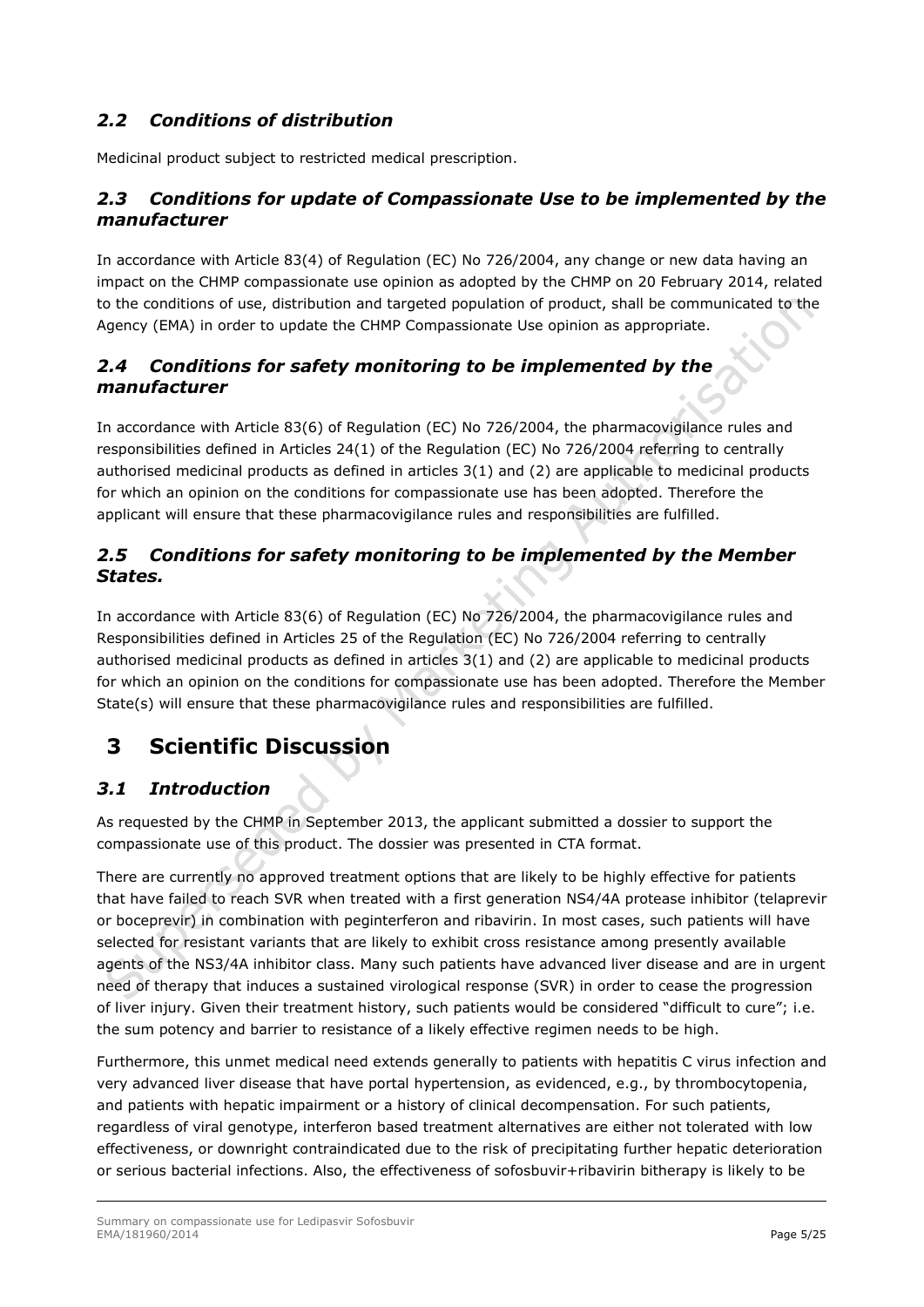lower than what was seen when this treatment modality was studied in patients with less advanced liver disease.

The CHMP initially proposed that in the compassionate use setting ledipasvir/sofosbuvir fixed dose combination should be administered with or without ribavirin for the treatment of genotype 1 chronic HCV infection in patients who have previously failed on boceprevir or telaprevir based therapy and are in urgent medical need of effective treatment.

On 30 September 2013 Gilead responded to the CHMP request and agreed that the proposed compassionate use program should be discussed by CHMP. Gilead asked that CHMP defer the Article 83 request for data on the use of LDV/SOF (+/- ribavirin) in patients who have previously failed PI-based therapy and are in urgent medical need of effective treatment until the pertinent Phase 3 data became available. Subsequently, the proposed Article 83 request was discussed between Gilead and the CHMP on 23 January 2014. At this meeting it was agreed that a preliminary recommendation for compassionate use in some patients could be made based on the recently available Phase 3 clinical study data.

In this application the applicant has proposed an amended usage indication to that originally suggested by the CHMP. The applicant stated that for those subjects who are in urgent need of treatment (ie those with advanced disease who are at risk of decompensation or death in 12 months if left untreated) compassionate use should not be restricted based on prior PI treatment failure. Therefore Gilead proposed the removal of the PI failure statement in the usage indication:

*Ledipasvir/sofosbuvir fixed dose combination (with or without ribavirin), when used as part of a compassionate use programme, is indicated for the treatment of adults infected with chronic hepatitis C with advanced disease who are at a high risk of decompensation or death within 12 months if left untreated.*

Of note, the proposed expansion of indication is analogous to that previously adopted by the CHMP for compassionate use of NS5A inhibitor daclatasvir (same class as ledipasvir) in combination with sofosbuvir. However, in addition the indication for ledipasvir/sofosbuvir as proposed by the applicant would include patients regardless of viral genotype, whereas that of daclatasvir was formally limited to infections with viral genotype 1. The CHMP did not find that the submitted data were sufficiently in support of the proposed genotype unrestricted recommendation for sofosbuvir+ledipasvir (see below).

## <span id="page-5-0"></span>*3.2 Quality aspects*

## *Introduction*

Ledipasvir/sofosbuvir fixed-dose combination tablets for compassionate use are formulated as filmcoated tablets containing 90 mg of ledipasvir and 400 mg of sofosbuvir and packed in HDPE-bottles. The excipients used are copovidone, lactose monohydrate, microcrystalline cellulose, croscarmellose sodium, colloidal silica, magnesium stearate and the film-coating agent containing polyvinyl alcohol, titanium dioxide, macrogol, talc, and and FD&C yellow #6/sunset yellow FCF aluminium lake (E110).

An application for the marketing authorisation of a fixed dose combination product containing ledipasvir and sofosbuvir as active substances has been submitted via the Centralised Procedure in the EU.

Sovaldi, a drug product presented as film-coated tablets containing 400 mg sofosbuvir as active substance, is currently approved for use in the European Union.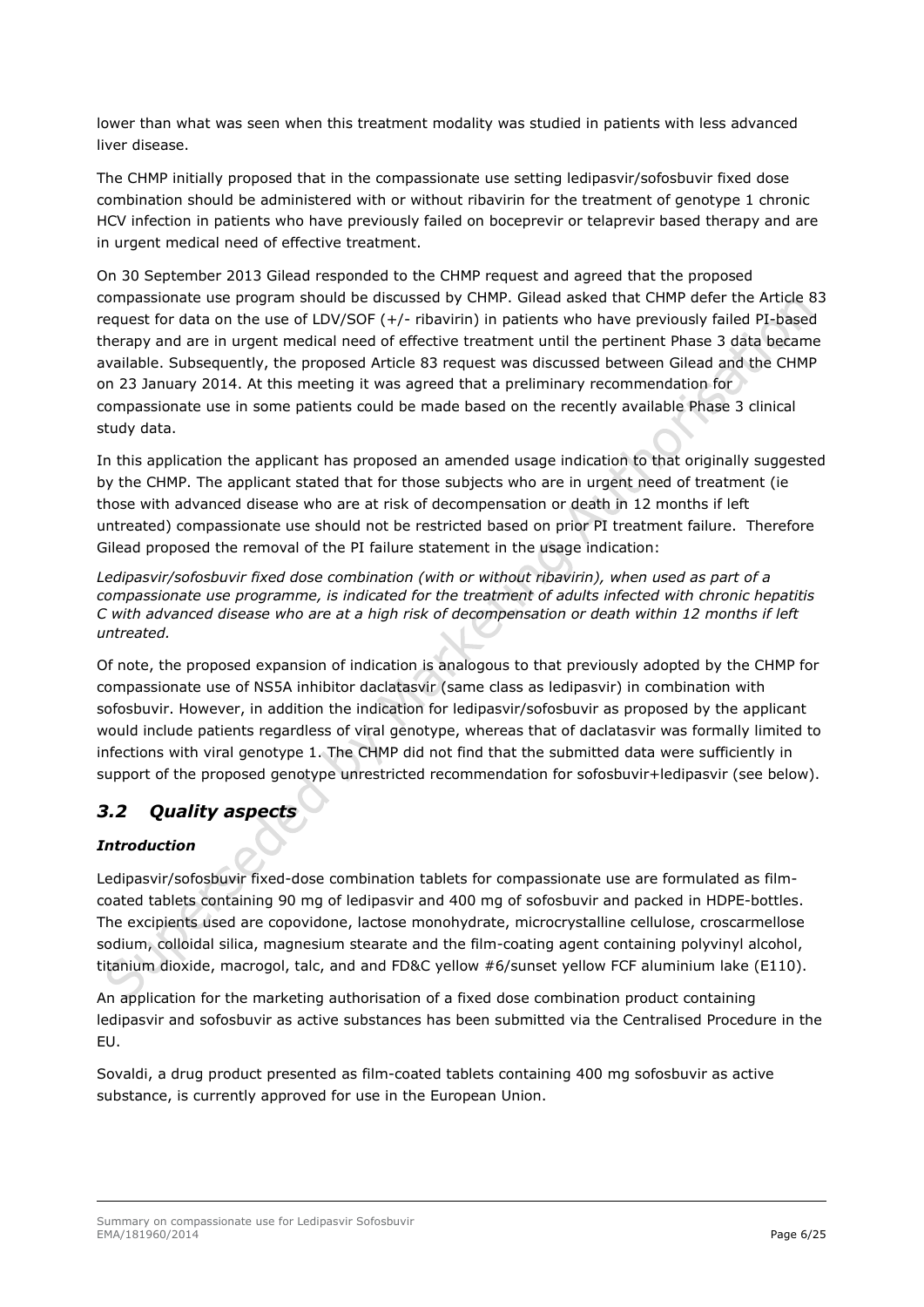## *Drug Substance - sofosbuvir*

Sofosbuvir is (S)- isopropyl 2-((S)-(((2R,3R,4R,5R)-5-(2,4-dioxo-3,4-dihydropyrimidin-1(2H)-yl)-4 fluoro-3-hydroxy-4-methyltetrahydrofuran-2-yl)methoxy)(phenoxy)phosphorylamino)-propanoate with the CAS number [1190307-88-0]. The molecular formula is  $C_{22}H_{29}FN_3O_9P$  and the molecular weight 529.45.

Sofosbuvir is a white to off-white powder, slightly soluble in water and freely soluble in ethanol. The drug substance has been appropriately characterised. The synthesis is described in satisfactory detail.

#### Control of Drug Substance

The drug substance specification covers appearance, identification, assay, related substances by HPLC, related substances by GC, residual solvents, residue on ignition and heavy metals. Impurities have been evaluated and found to be acceptable. Acceptable analytical results of nine batches of the active substance are included. The control of drug substance can be accepted.

#### **Stability**

In the marketing authorisation application for Sovaldi the active substance sofosbuvir was shown to be stable under long-term, accelerated and stressed conditions and is not sensitive to light. Forced degradation revealed that the active substance may degrade via oxidation or hydrolysis in solution.

The stability results indicate that the active substance is sufficiently stable. The stability results justify the proposed retest period in the proposed container.

## *Drug Substance - ledipasvir*

Ledipasvir is introduced in the drug product as ledipasvir acetone solvate. The acetone from ledipasvir acetone solvate is removed during the manufacturing of the film-coated tablets.

Ledipasvir acetone solvante is methyl [(2*S*)-1-{(6*S*)-6-[5-(9,9-difluoro-7-{2-[(1*R*,3*S*,4*S*)-2-{(2*S*)-2- [(methoxycarbonyl)amino]-3-methylbutanoyl}-2-azabicyclo[2.2.1]hept-3-yl]-1*H*-benzimidazol-6-yl}- 9*H*-fluoren-2-yl)-1*H*-imidazol-2-yl]-5-azaspiro[2.4]hept-5-yl}-3-methyl-1-oxobutan-2-yl]carbamate propan-2-one (1:1). The molecular formula is  $C_{52}H_{60}F_2N_8O_7$  and the molecular weight 947.08.

Ledipasvir acetone solvate is a white to tinted (tan, yellow, or pink) powder, practically insoluble in water and freely soluble in ethanol. The drug substance physical properties have been appropriately characterised. The synthesis is described in satisfactory detail.

## Control of Drug Substance

The drug substance specification covers appearance, identification assay, related substances by HPLC, residual solvents and heavy metals. Impurities have been evaluated and found to be acceptable for a drug substance at this stage of development. Acceptable analytical results of five batches of the active substance are included. The control of drug substance can be accepted.

## **Stability**

The drug substance is stored in double polyethylene bags. A retest period of 12 months is proposed for ledipasvir acetone solvate at the recommended storage condition of 25 °C and protected from light. Stability data for one batch over 12 months at long-term conditions 25 °C/60% RH and accelerated stability data at 40 °C/75%RH is available. The stability results indicate that the active substance is sufficiently stable. The stability results justify the proposed retest period in the proposed container.

## *Drug Product*

## Pharmaceutical Development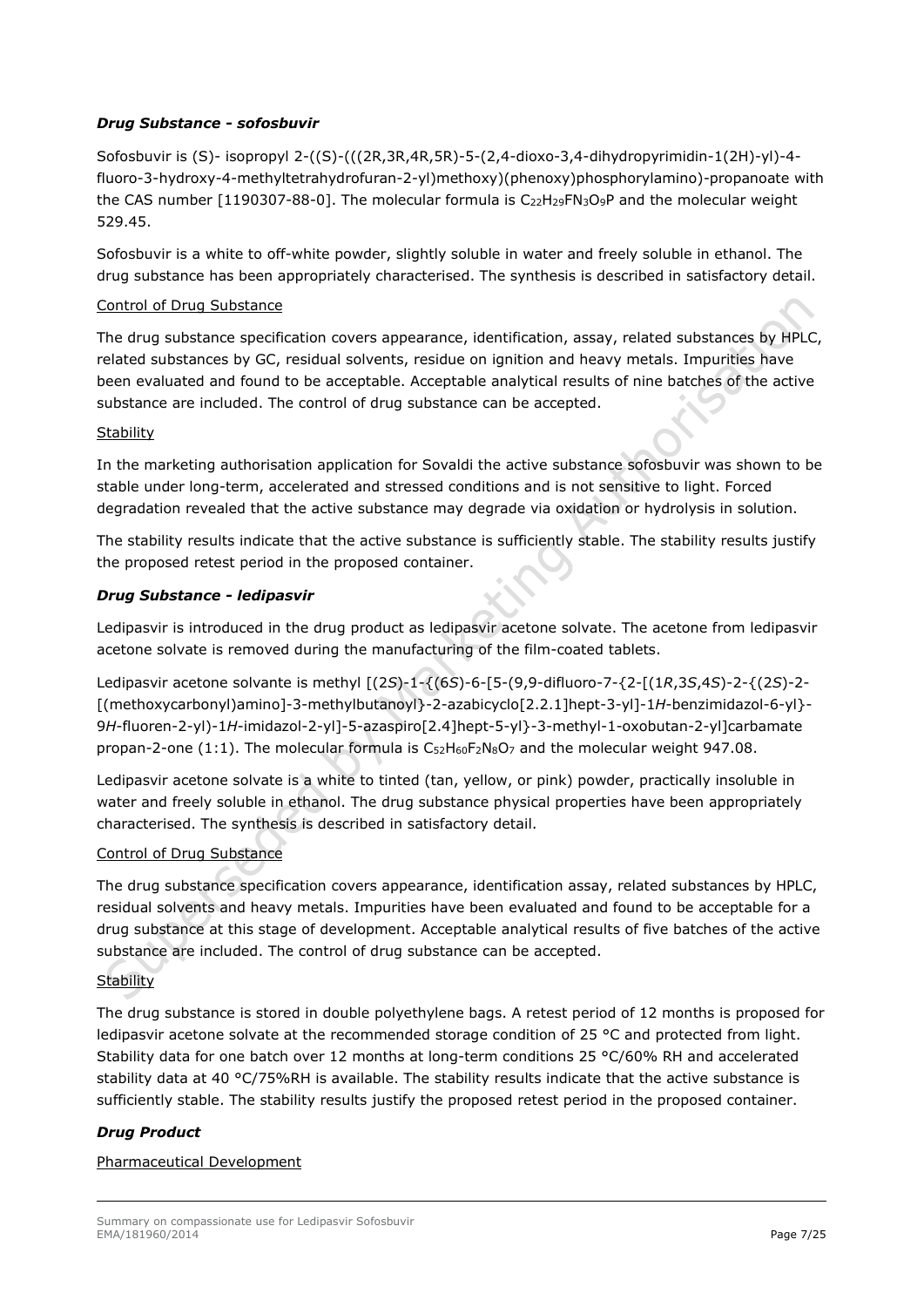The drug product is described as orange, diamond-shaped, film-coated tablets, debossed with "GSI" on one side and "7985" on the other side, packed in white HDPE bottles. The excipients are commonly used in drug development.

## Adventitious Agents

Neither the excipients nor the active substances are derived from human or animal origin with the exception of lactose monohydrate. It is certified that lactose monohydrate conforms to BSE- and TSEfree requirements.

#### Manufacture of the Product

The drug product is manufactured by a standard manufacturing process. In-process controls are made during key steps of the manufacturing process.

#### Product Specification

The specification presented is considered appropriate at this stage of development and covers appearance, identity, content uniformity, assay, degradation product content, dissolution, water content and microbiological examination. The analytical procedures are described and appropriately validated. Batch analysis results from seven batches are included. The batch analyses conform to the specification. The impurity profile of the drug product is consistent with the impurity profile observed in the drug substance.

#### Stability of the Product

Stability data is presented for two batches of ledipasvir/sofosbuvir film-coated tablets. Long-term stability results are available up 12 months at 25  $\textdegree C/60\%$  RH and 6 months accelerated stability results at 40 °C/75% RH. The parameters covered in the stability program are appearance, assay, degradation products content, dissolution and water content.

No trend in degradation can be seen. A shelf-life of 24 months is proposed when stored at 25 ºC, excursions permitted from 15-30 °C. The stability data and proposed shelf-life can be accepted.

Long-term stability testing will continue to ensure that the clinical batches of drug product continue to meet the drug product specifications throughout their use in the clinic. Commitment is provided that if on testing, product does not meet the specification acceptance limits, the Competent Authorities will be notified and appropriate regulatory action taken through the submission of a substantial amendment.

## *Overall assessment on Quality*

The overall assessment has taken into consideration the purpose of compassionate use. The fixed-dose combination of ledipasvir/sofosbuvir has previously been approved for use in clinical studies. Relevant information on development, manufacture and control of the active substance and finished product has in most parts been presented in a satisfactory manner. The results indicate acceptable consistency and uniformity of all the important quality characteristics of the product. It can be reasonably concluded that the product should have a satisfactory and uniform performance in the clinic. The Quality documentation can be accepted and is not expected to have a negative impact on the Benefit Risk balance of the product.

## <span id="page-7-0"></span>*3.3 Non-clinical aspects*

## *Introduction*

This article 83 application concerns ledipasvir/sofosbuvir fixed dose combination (with or without ribavirin), when used as part of a compassionate use programme, is indicated for the treatment of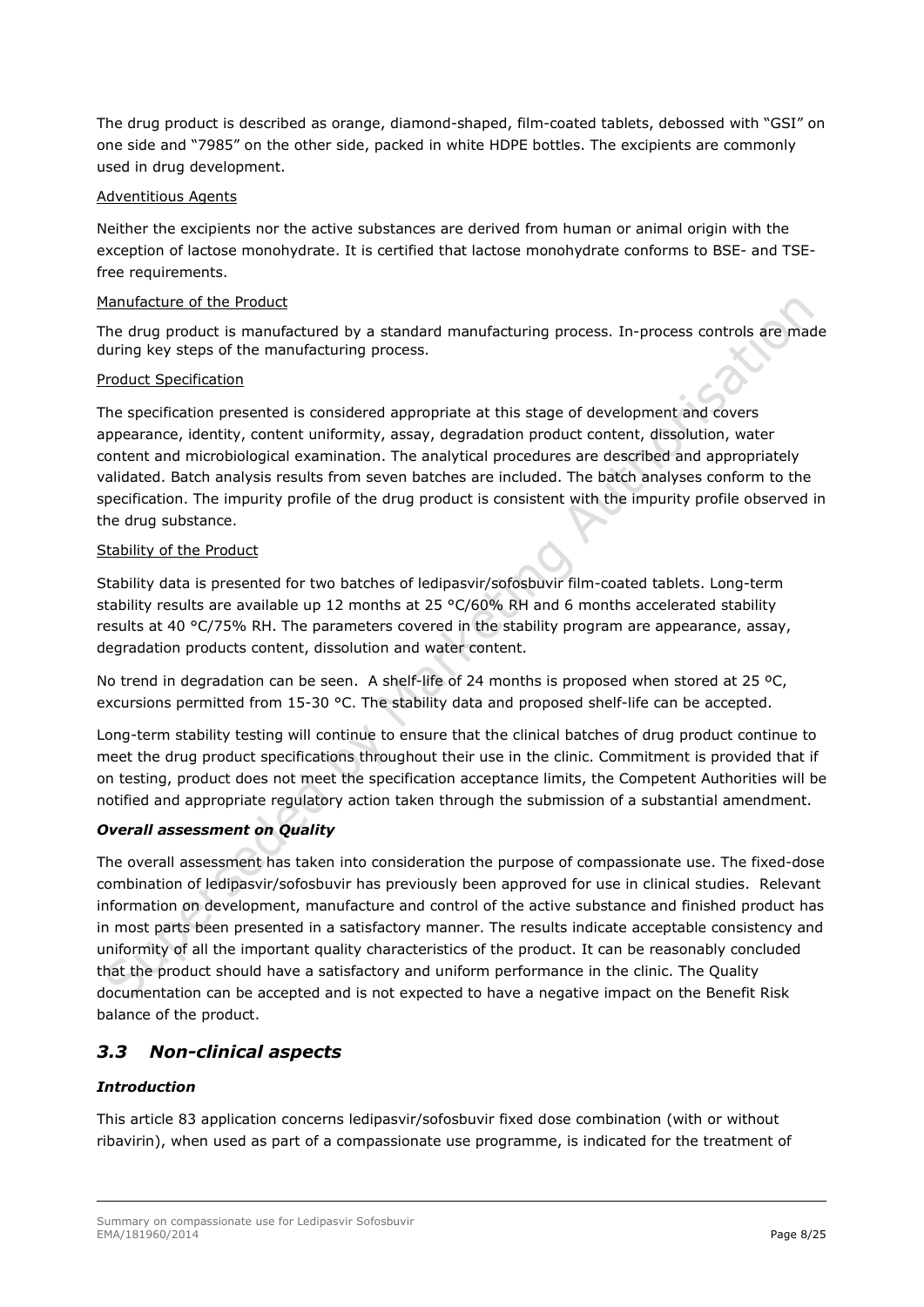adults infected with chronic hepatitis C with advanced disease who are at a high risk of decompensation or death within 12 months if left untreated.

Based on the currently available data the recommended treatment regimen, for subjects that would be eligible for early access to therapy under the proposed Article 83 usage, will be up to 24 weeks of treatment with the LDV/SOF FDC with or without RBV.

Pregnant or nursing women are excluded.

## *Data submitted-Ledispavir-Sofosbuvir*

Non-clinical data for the individual compounds have been summarised in the Investigator's Brochure, Edition 3, dated 18 October 2013.

## **Pharmacology**

The pharmacology of sofosbuvir has been adequately described, characterised by activity against HCV genotype 1 to 6 replicon RNA replication, without significant cytotoxicity or mitochondrial toxicity. The active triphosphate form of sofusbuvir inhibited recombinant NS5B RNA-dependent RNA polymerase (RdRp) activity and the native HCV replicase activity, but did not inhibit human RNA polymerase II. DNA polymerases did not appear inhibited by sofosbuvir.

*In vitro* selection studies with SOF identified S282T in NS5B as a primary resistance mutation in genotypes 1 to 6.

Secondary pharmacology studies did not indicate any off target activity for sofosbuvir or the major *in vivo* metabolite.

Safety pharmacology studies did not suggest any remarkable effects of sofosbuvir on the nervous, cardiovascular, or respiratory systems.

Data indicates that the anti-HCV activity of sofosbuvir did not interfere with efficacy of nucleoside or nucleotide analogues used to treat HIV infection. In combination with ribavirin a minor synergistic interaction was reported.

Ledipasvir is proposed to inhibit HCV replication through NS5A. The mechanism of action has not been possible to biochemically confirm since NS5A has no known enzymatic function, however indirect evidence is consistent with ledipasvir targeting the HCV NS5A protein. Ledipasvir inhibitory activity *in vitro* was characterised by EC<sub>50</sub> (nM) of 0.031, 0.004, 10.8, 10.1 and 0.045 against GT1a, GT1b, GT2a, GT31 and GT4a, respectively. *In vitro* ledipasvir selected L31V and Y93H as signature mutants in NS5A. Ledipasvir has antiviral activity against signature HCV protease or NS5B polymerase mutants.

In *in vitro* radioligand binding assays ledipasvir showed inhibition (IC<sub>50</sub> of 0.21 µM) at the sodium channel, site 2 and at the L-type (dihydropyridine) calcium channel (IC $_{50}$  of 3.47  $\mu$ M).

In safety pharmacology studies conducted in rat and dog given oral doses of up to 100 mg/kg (rat) and 30 mg/kg (dog) no significant effects were reported on parameters reflecting central nervous system function and respiratory and cardiovascular function. Ledipasvir was tested up to its limit of solubility (0.5 µM) in the cloned hERG potassium channels expressed in HEK cells and no effects were reported.

## *Combination ledipasvir and sofosbuvir*

Additive antiviral activity was reported *in vitro* with the combination ledipasvir and sofosbuvir. No cross-resistance *in vitro* was evident.

No studies on secondary pharmacology or safety pharmacology with the combination were conducted.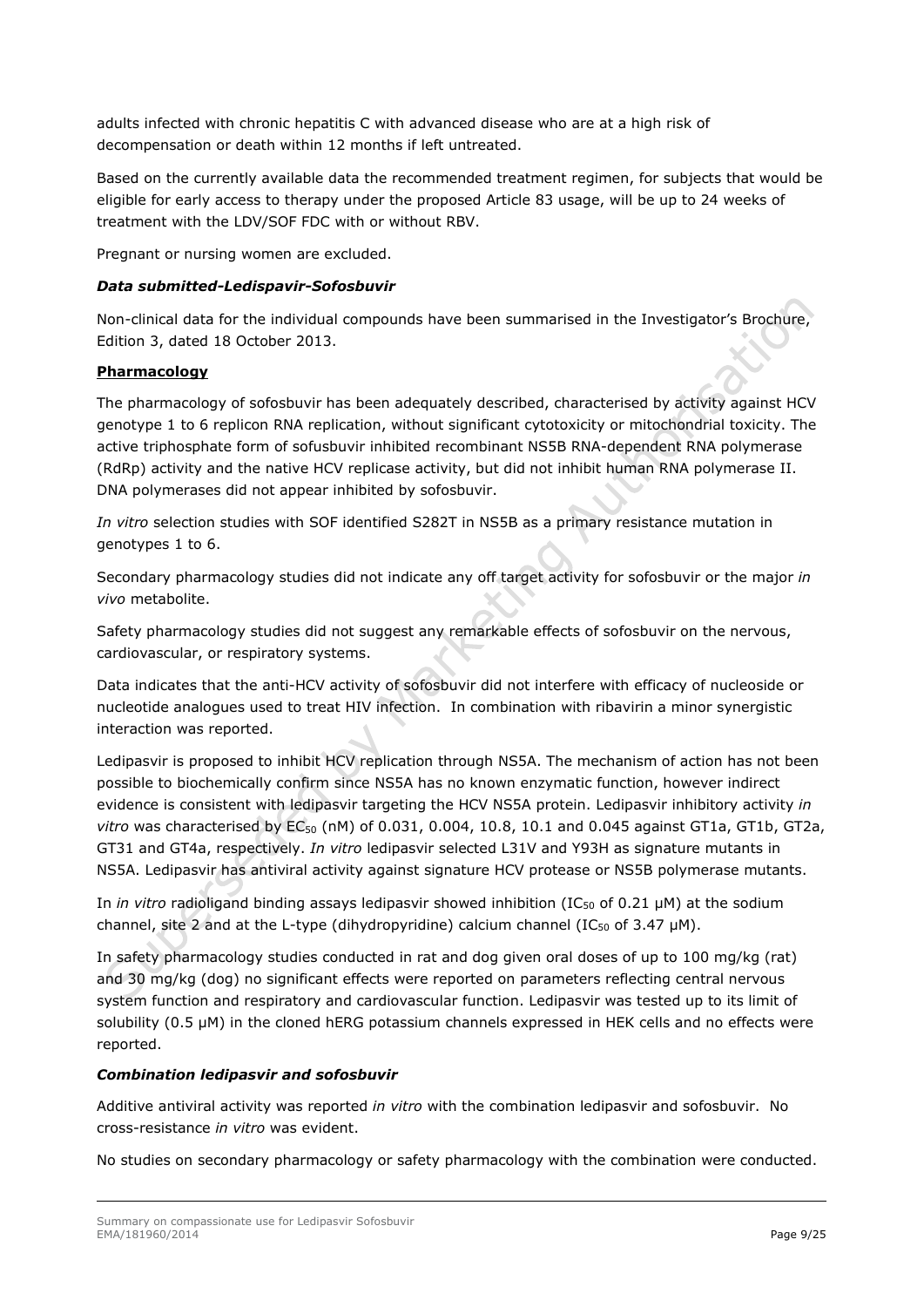## **Pharmacokinetics**

Sofosbuvir is well absorbed in nonclinical species and sufficient exposure levels were achieved in species chosen for assessment of toxicology. Oral administration resulted in high exposure to its major metabolites GS-566500 and GS-331007 across species tested. The oral bioavailability of sofosbuvir was 9.07%, reflecting a fraction absorbed of 36.4% and hepatic extraction of 74%, following oral administration to portal vein cannulated dogs. Higher esterase levels in the plasma from mice and rats limited sofosbuvir exposure, but levels of its major circulating metabolites remained high in these species.

Following oral administration of radioactive compound to rats, high concentrations of label were observed in the organs of absorption and excretion and the lymphatic system. Liver-to-plasma concentration ratios were approximately 15:1 at plasma  $T_{\text{max}}$  and were  $\geq$  20 at 24 hours post-dose. Sofosbuvir was primarily excreted in urine as metabolites in rats and dogs, with urinary recovery accounting for 72% and 81%, respectively, of the administered radiolabeled material. Low levels of radioactivity were reported in the brain and CNS. Tissue distribution in pigmented and non-pigmented rats was similar.

Extensive metabolism of sofosbuvir occurs mediated by esterase activity leading to high relative exposure to the metabolites GS-566500 and GS-331007 across species. The predominant circulating metabolite in rat and dog after oral doses was GS-331007. This metabolite was also the predominant metabolite in bile in rats and in urine and faeces in both species. The intracellular activation pathway of sofosbuvir involves sequential hydrolytic steps catalyzed by CatA, CES1, and HINT1 are followed by efficient phosphorylation by the pyrimidine nucleotide biosynthesis pathway. Incubation of hepatocytes from across species showed formation of the pharmacologically active nucleoside analogue triphosphate *in vitro.* The triphosphate t1/2 in dog liver was 17.8 hours after oral administration.

In general the distribution, metabolism, and elimination of sofosbuvir in selected animal species were consistent with those observed in humans during clinical studies. Sofosbuvir had no relevant interactions with CYP enzymes. Sofosbuvir is a substrate but not an inhibitor of Pgp and BCRP, and its absorption may be decreased by coadministration with inducers of the expression of these transporters.

Non-clinical pharmacokinetics showed good bioavailability of ledipasvir in rat, dog and monkey. After single oral doses in rat an approximately dose proportional increase in exposure with dose from 10 to 30 mg/kg was evident while exposure was less than dose proportional at doses of 30 to 300 mg/kg.

Ledipasvir showed very high *in vitro* protein binding (>99.8%) in all species. The volume of distribution at steady state was greater than body water volume and distribution was wide. In male rats ledipasvir radioactivity after oral doses of 10 mg/kg was widely distributed with highest concentrations, excluding the gastrointestinal tract, in liver, adrenal gland, urinary bladder, kidney and pancreas. No selective association with melanin rich tissues was reported in pigmented rats. Low levels of radioactivity were found in testes and brain in mouse. Mean residence time was long. The terminal half-life ranged from 4.7 hours in the rat to 10.3 hours in monkey.

Rate of metabolism of ledipasvir was slow in *in vitro* systems. The unchanged parent compound was the major circulating compound in both rat and dog, accounting for up to 95% of radioactivity. The unchanged parent compound was also the major component in bile and faeces of rat and dog. The only quantifiable metabolite in dog plasma was identified as oxy-ledipasvir, accounting for about 5% of circulating radioactivity. N-decarboxy-methyl ledipasvir was identified in rat bile and faeces and in dog bile.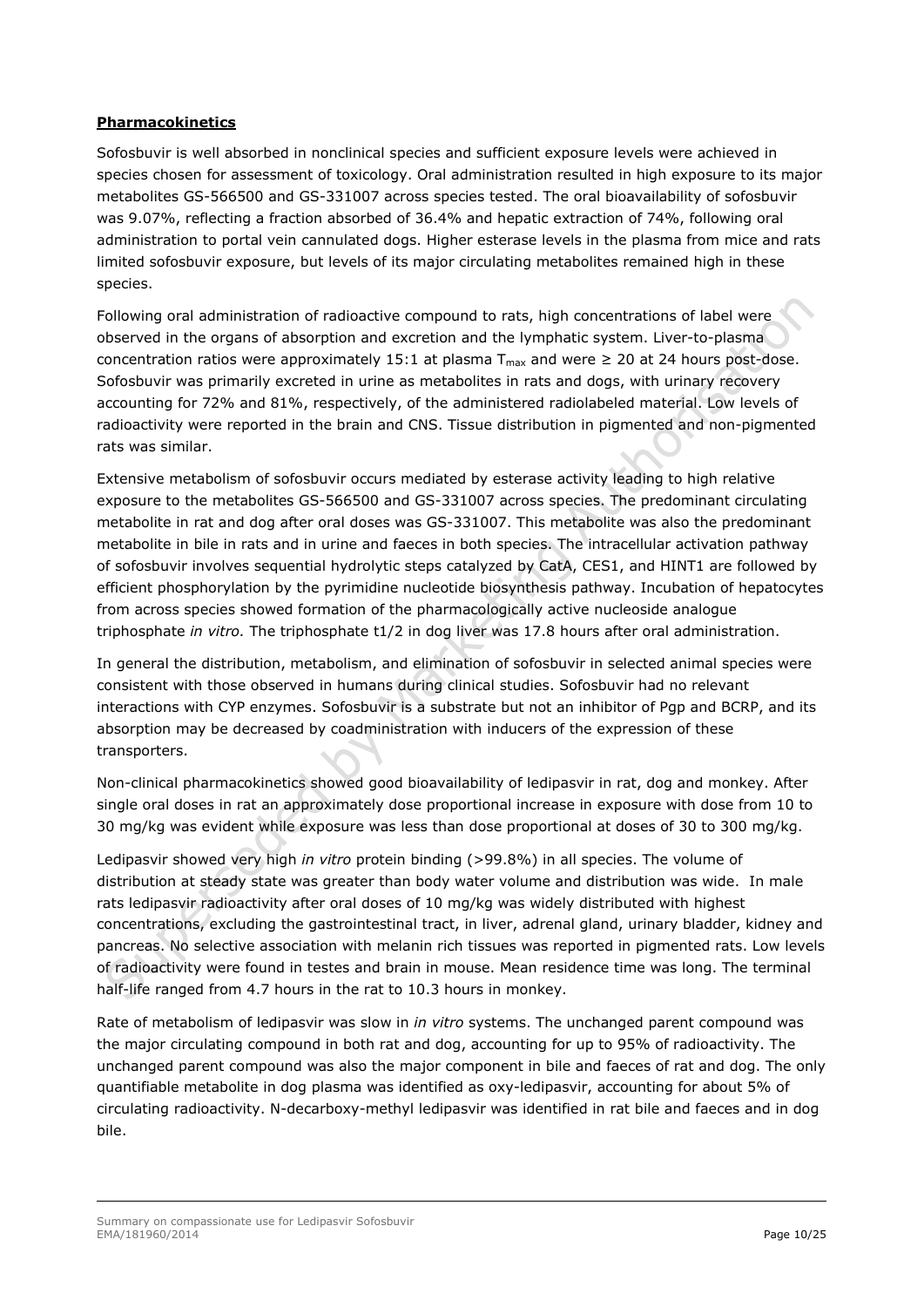Ledipasvir was primary excreted as unchanged parent compound via bile with only trace amounts (less than 0.9%) in urine. In bile duct cannulated dogs given an intravenous does of 0.25 mg/kg approximately 71% of the total dose was found in bile as the unchanged compound.

Ledipasvir had little or no inhibitory effect on CYP isozymes and weakly activated the pregnane X receptor. Ledipasvir was a moderate to weak inhibitor of Pgp and BCRP.

#### *Combination ledipasvir and sofosbuvir*

No specific non-clinical PK studies with the combination ledipasvir and sofosbuvir have been presented.

## *Toxicology*

The nonclinical toxicologic profile of sofosbuvir has been characterized in single- and repeat-dose toxicity studies up to 39 weeks in duration and genetic toxicity, developmental and reproductive toxicity, and local tolerance studies. Studies up to 3 months in the mouse, 6 months in the rat, and 9 months in the dog were conducted. In 7-day toxicity studies with GS-9851, very high doses of GS-9851 resulted in adverse liver findings in dogs, and in adverse gastrointestinal (GI) and cardiac effects in both rats and dogs at doses of 2000 mg/kg/day and 1500 mg/kg/day, respectively. In chronic toxicity studies in rats (26-weeks) and dogs (39-weeks), the only observed effects were in high dose dogs (500 mg/kg/day) and were GI-related clinical signs (soft faeces and emesis) and a slight decrease (10%) in mean erythron mass. The NOAELs were 500 mg/kg/day and 100 mg/kg/day in the rats and dogs, respectively, at exposures that were 9 and 13 fold above the clinical exposure of sofosbuvir at 400 mg.

The primary target organ toxicities observed at high doses were in the cardiovascular, hepatobiliary, GI, and hematopoietic (erythroid) systems. Sofosbuvir was not genotoxic and did not result in developmental or reproductive toxicity. Sofosbuvir was considered a non-irritant to skin and a nonsevere irritant to eyes and was negative in a delayed-type hypersensitivity study. Carcinogenicity studies in mice and rats are ongoing. At NOAELs in the 26- and 39-week studies in rats and dogs, the margins of exposure for GS-331007 at the clinical dose of 400 mg were 9 and 13, respectively (based on the mean GS-331007 AUC<sub>tau</sub> of 7.20 μg h/mL from HCV subjects at 400 mg given once daily).

Ledipasvir was tested in repeated dose toxicity studies of up to 26 weeks duration in rat and 39 weeks in dog. In rat, the high dose, 100 mg/kg was proposed as the NOAELs and similarly in dog the dose of 30 mg/kg was presented as the NOAEL. At the dose of 100 mg/kg in rat only slight effects such as increased cholesterol, decreased reticulocytes, and changes in adrenal and liver weight were reported and these were not considered adverse. Some potentially treatment related histopathological findings in high dose males consisted of minimal paracortical lymphocyte hyperplasia in the mesenteric lymph nodes and an increase in the incidence of prostatic inflammation, however, these effects were not present at week 26. In the 39 week dog study there were 3 deaths, but 2 were determined to be gavage related and 1 due to bacterial infection. In a 2 week dog study decreased body weight and food consumption was recorded at the high dose of 30 mg/kg.

The high doses in rat and dog studies corresponded to approximately x6 to x7 estimated ledipasvir clinical exposure in combination with sofosbuvir. No specific target organ toxicity was evident and the rationale for the selection of the high dose is not clear. This could indicate that the full toxicological profile of ledipasvir has not been sufficiently investigated or has not been possible to investigate.

No effects on fertility were reported in a standard fertility study in rat. However, mean corpora lutea and implantations were decreased at the high dose at Caesarean sectioning and a statistically nonsignificant reduction of average number of viable embryos was reported at the high dose. The high dose in this study was 100 mg/kg. In embryofoetal toxicity studies in rat and rabbit given daily oral doses of up to 100 mg/kg (rat) and 180 mg/kg (rabbit) no adverse effects were reported. Ledispavir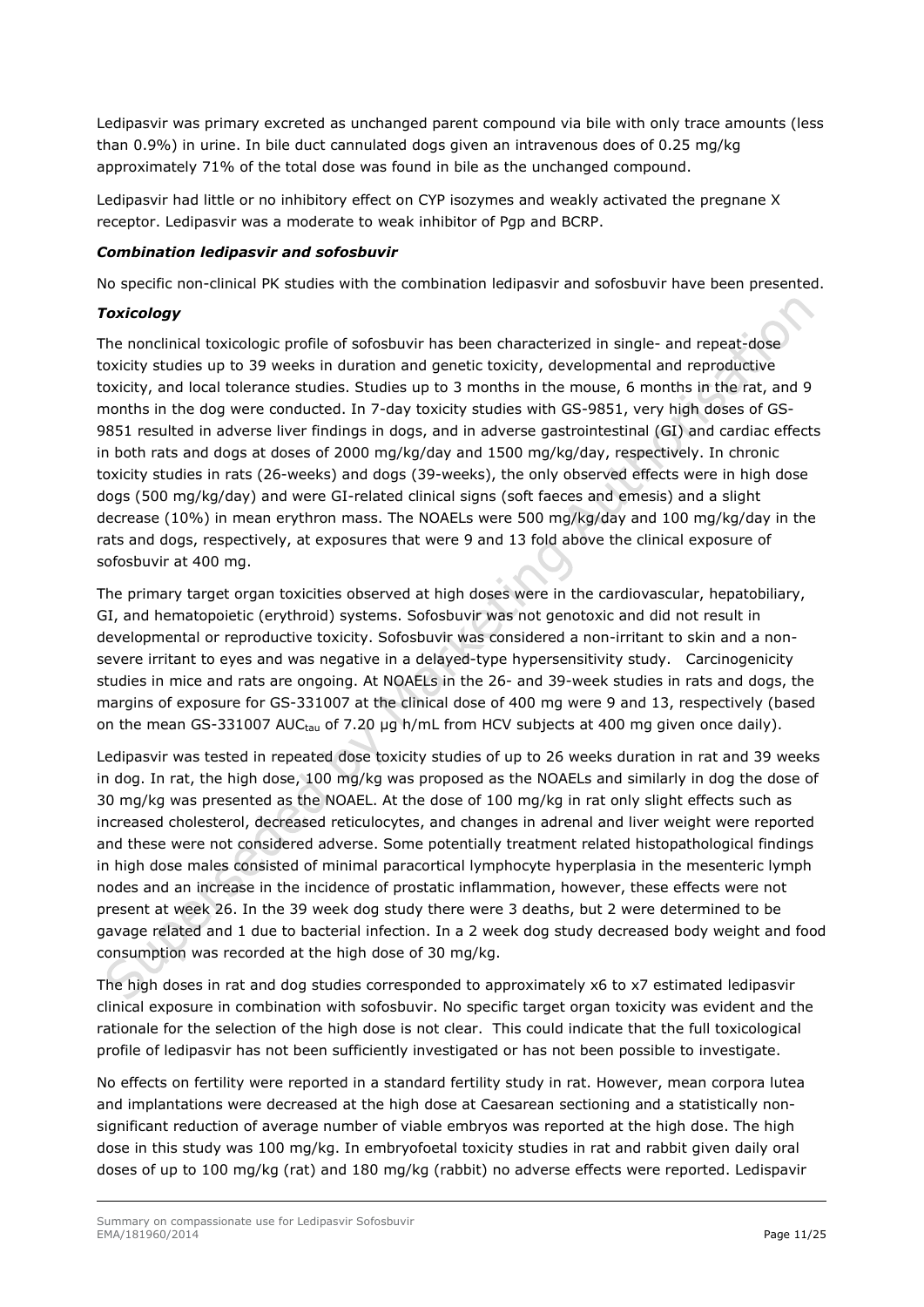seemed devoid of any significant reproductive, embryo/foetal toxicity, but also in these studies the NOAEL was the high dose and exposure margins to a clinical dose of 90 mg ranged from 1.4 to 4-fold. The dose of 100 mg/kg in rat was, however, considered maternally toxic based on decreased maternal body weight gain and food consumption.

Standards tests on genotoxicity included the Ames test, chromosomal aberration test and a rat bone marrow micronucleus assay. Overall data showed that ledipasvir had no genotoxic potential.

## *The combination of ledipasvir and sofosbuvir*

No non-clinical data on potential toxicity has been generated with the combination ledipasvir and sofosbuvir. Sofosbuvir has shown toxic effects in the gastrointestinal tract, liver and heart at high doses while no specific target organ toxicity of ledipasvir was reported. The repeated dose toxicity studies with ledipasvir may be considered not sufficient in that the high dose selected did not provide exposure that permitted evaluation of toxic effects and the rationale for the selection of the high dose is not clear.

## *Discussion on non-clinical aspects*

The non-clinical data presented for ledipasvir includes a range of primary pharmacological and toxicological studies. The rationale for the selection of the high dose, that provided exposure levels x6 to x7 the expected clinical exposure, and also corresponded to the NOAEL with no specific evidence of target organ toxicity, is not clear. The potential for additive or synergistic toxicity in combination with sofosbuvir is uncertain. Nevertheless, considering the margins of exposure a concern for enhanced toxicological reactions due to combination treatment may likely be of lower significance also in view of the intended treatment groups.

The information relevant to non-clinical aspects presented in the Applicant´s proposal for recommendations for health professionals is considered acceptable.

## *Overall conclusion on non-clinical aspects*

From the non-clinical point of view there are no issues that specifically need to be further considered when ledipasvir is used at the proposed dose, duration and administration route in combination with sofosbuvir in the compassionate use programme.

## <span id="page-11-0"></span>*3.3 Clinical aspects*

## *Pharmacokinetics*

Absorption

The relative bioavailability of LDV/SOF FDC was compared in a crossover design to the coadministered individual tablet formulations of SOF (400 mg) and LDV (90 mg) in healthy subjects. Similar plasma exposures of SOF, its metabolites GS-566500 and GS-331007 (predominant circulating nucleoside metabolite), and LDV were achieved upon administration of LDV/SOF FDC and SOF+LDV coadministered as individual components. The lower bounds of the 90% confidence intervals (CIs) for the primary PK parameters (AUC and C<sub>max</sub>) of SOF, GS-566500, and LDV were greater than 70%. The 90% CIs of the geometric-least squares mean (GLSM) ratios for all GS-331007 primary PK parameters were contained within bioequivalence bounds of 80% to 125%.

The effect of food on the single-dose PK of LDV/SOF was evaluated in 30 healthy subjects in Cohort 2 of Study GS-US-337-0101. The effect of a high fat meal on the PK of sofosbuvir and GS-331007 was in line with the results from administration of Sofosbuvir alone. Similar ledipasvir plasma exposure was achieved upon administration of LDV/SOF under fasted or fed conditions.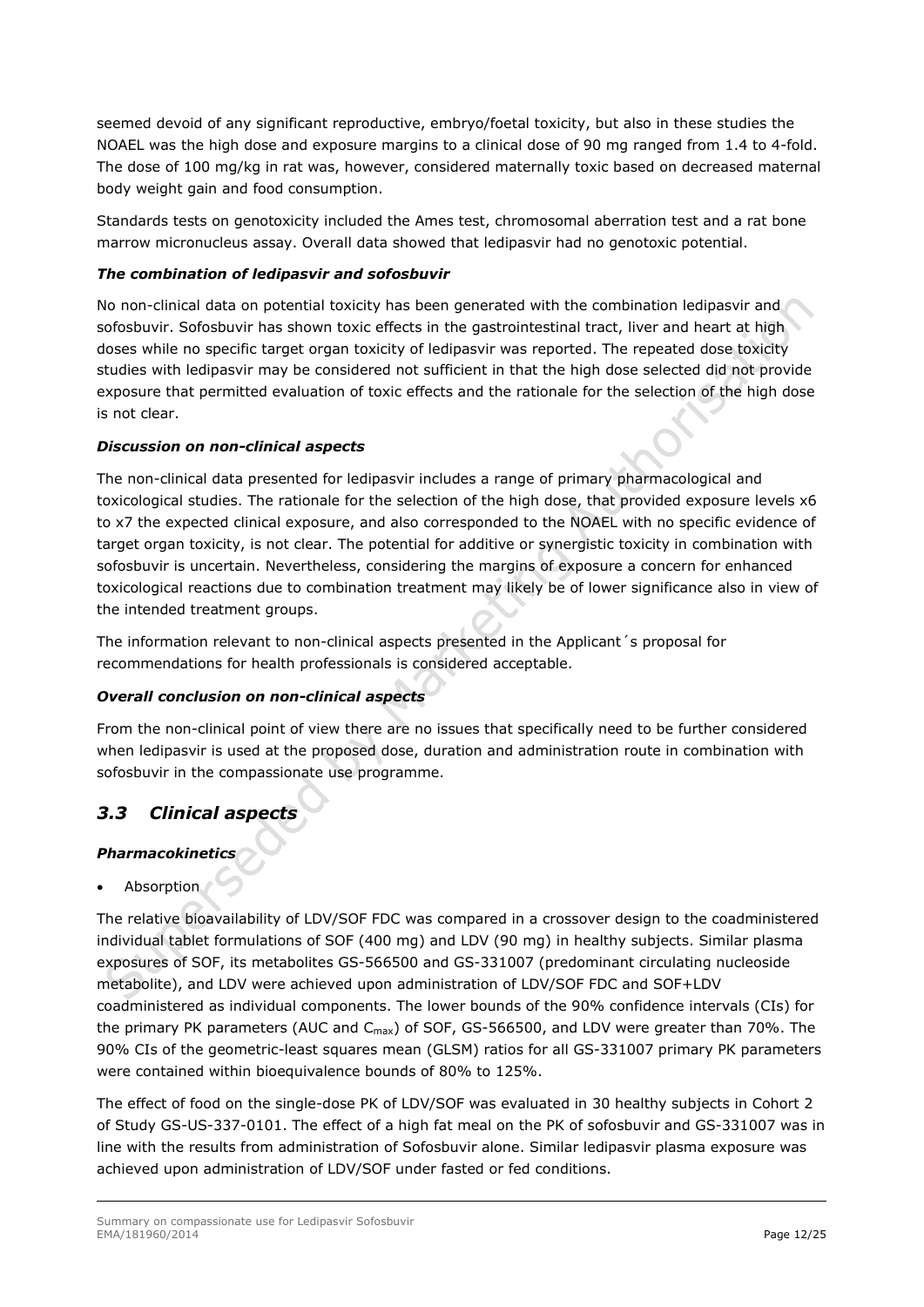**Distribution** 

Ledipasvir is highly protein bound in plasma (> 99.8% bound). It is a P-glycoprotein (P-gp) substrate.

Sofosbuvir is approximately 85% bound to human plasma proteins while protein binding of GS-331007 is minimal in human plasma.

**Metabolism** 

Ledipasvir is metabolised to a low degree. Following administration of [14C]LDV, systemic exposure was almost exclusively to the parent drug (more than 98%). Ledipasvir was the major species in feces accounting for a mean of 70% of the administered dose, followed by the known oxidative metabolite M19 (Oxy-LDV-3, 2.2%).

Sofosbuvir is extensively metabolised in the liver to form the pharmacologically active nucleoside analogue triphosphate GS-461203. Dephosphorylation results in the formation of nucleoside metabolite GS-331007 that cannot be efficiently rephosphorylated and lacks anti-HCV activity in vitro. After a single 400 mg oral dose of [14C]-sofosbuvir, sofosbuvir and GS-331007 accounted for approximately 4% and >90% of drug-related material (sum of molecular weight-adjusted AUC of sofosbuvir and its metabolites) systemic exposure, respectively.

• Elimination and Excretion

## *Ledipasvir*

Study GS-US-256-0108 investigated the absorption, metabolism, and excretion of LDV following administration of a single oral dose containing 100 μCi[14C]LDV (equivalent to 1.65 mg LDV and 88.35 mg non-radiolabeled LDV) to 8 healthy male subjects. The total combined mean recovery of [14C] radioactivity in faeces and urine was approximately 87%, with most of the radioactive dose recovered from the faeces (approximately 86%). Renal excretion of LDV was a minor pathway for elimination; approximately 1% of the administered dose was present in the urine as metabolites with no unchanged parent drug detected in the urine. Excretion of unchanged parent in bile is a major route of LDV elimination in preclinical species.

## *Sofosbuvir*

Following a single 400 mg oral dose of [14C]-sofosbuvir, mean total recovery of the dose was greater than 92%, consisting of approximately 80%, 14%, and 2.5% recovered in urine, faeces, and expired air, respectively. The majority of the sofosbuvir dose recovered in urine was GS-331007 (78%) while 3.5% was recovered as sofosbuvir. This data indicate that renal clearance is the major elimination pathway for GS-331007 with a large part actively secreted. The median terminal half-lives of sofosbuvir and GS-331007 were 0.4 and 27 hours respectively.

• Drug-Drug Interactions

## *Ledipasvir*

Ledipasvir is an inhibitor of P-gp and Breast cancer resistance protein (BCRP).

The effect of LDV 90 mg once daily on the PK of a representative oral hormonal contraceptive medication, norgestimate 0.180 mg/0.215 mg/0.25 mg/ ethinyl estradiol 0.025 mg (Ortho Tri-Cyclen Lo; OC) was determined in 15 healthy female subjects. The effect of OC on the PK of LDV was also assessed. Similar plasma exposures of norelgestromin (NGMN), a major active metabolite of norgestimate, were achieved upon coadministration of OC and LDV 90 mg relative to OC administration alone. A 40% increase in  $C_{\text{max}}$  of ethinyl estradiol was seen but no significant change in AUC. Ledipasvir systemic exposure was similar to historical data.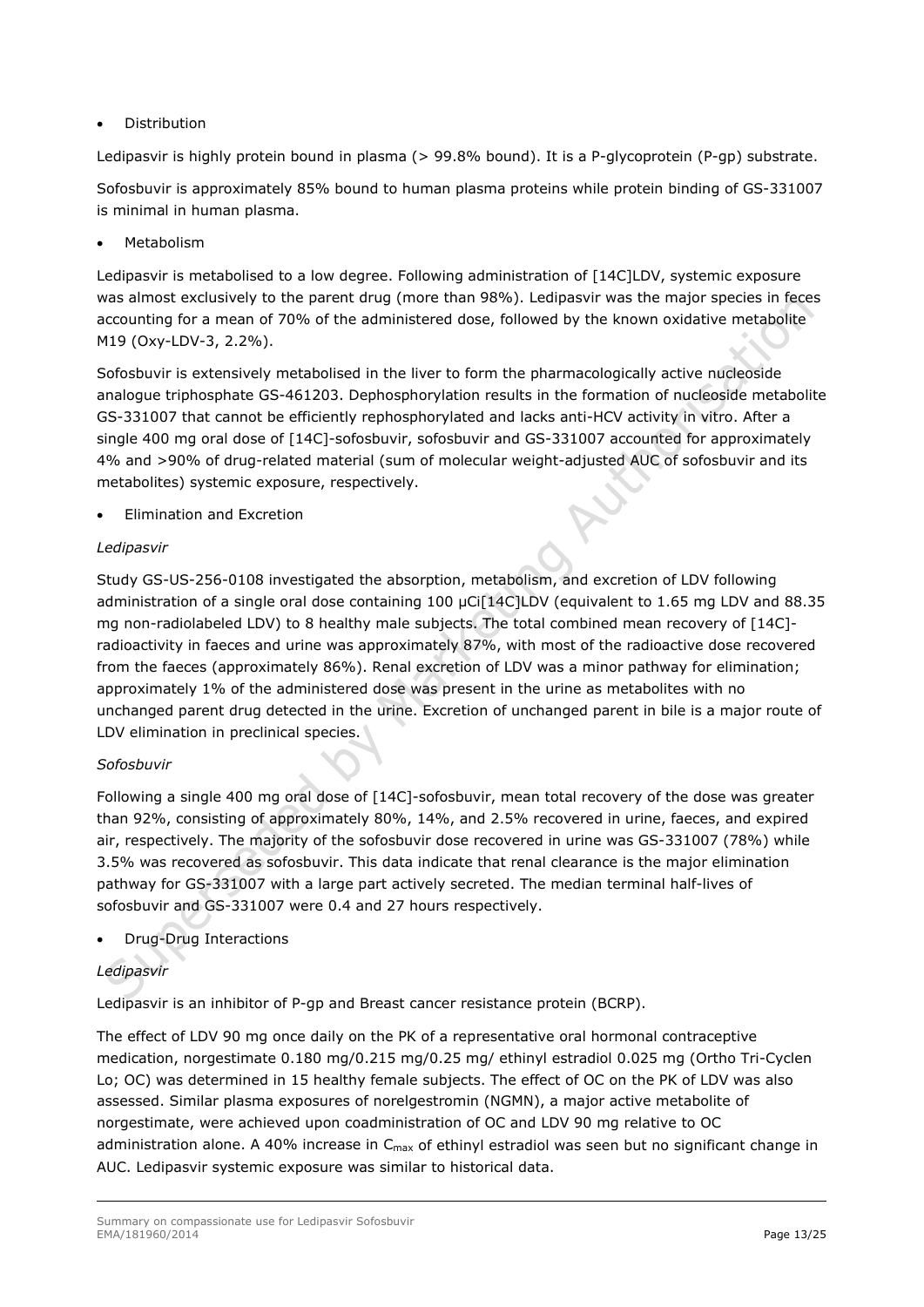The effects of a triple combination of DAAs, ledipasvir (LDV) 90 mg once daily + vedroprevir (VDV) 200 mg once daily + tegobuvir (TGV) 30 mg twice daily on organic anion transporting polypeptide(OATP), BCRP, sodium-taurocholate cotransporting polypeptide (NTCP), and Pgp using phenotypic probes (pravastatin, rosuvastatin or digoxin, respectively) were investigated in healthy subjects (Study GS-US-248-0125). In addition, the drug-drug interaction potentials between DAAs and a Pgp inducer (rifampin), a Pgp inhibitor (verapamil sustained-release [SR]), and a mixed OATP/MRP2/Pgp inhibitor (cyclosporine) were assessed.

Administration of LDV+VDV+TGV with an OATP substrate pravastatin resulted in a modest increase of approximately 2.7- to 2.8-fold in AUC and Cmax of the probe drug, as compared to pravastatin administration alone. Coadministration of rosuvastatin and LDV+VDV+TGV resulted in increases of approximately 8- to 9-fold in rosuvastatin AUC and approximately 18-fold increase in rosuvastatin Cmax. The contribution of LDV on OATP1B1/1B3 cannot be assessed as it was administered in combination with other agents.

Modestly higher digoxin (AUC: approximately 1.3- to 1.6-fold higher; Cmax: 1.2-fold higher) exposures were observed when administered with LDV+VDV+TGV.

Ledipasvir AUC was approximately 56% to 59% lower and Cmax was approximately 35% lower, upon coadministration with rifampicin.

Coadministration of LDV+VDV+TGV with verapamil resulted in approximately 1.5- to 1.7-fold higher AUC of LDV. The pharmacokinetic parameters of Ledipasvir as well as Cyclosporin A were not significantly changed by coadministration of the two. Ribavirin and ledipasvir does not appear to interact pharmacokinetically.

The drug-drug interaction potential of a triple DAA combination of LDV 90 mg once daily + VDV 200 mg once daily + TGV 30 mg twice daily and efavirenz (EFV) 600 mg/ emtricitabine (FTC) 200 mg/ tenofovir (TFV) 300 mg once daily (administered as Atripla, ATR) was evaluated in healthy subjects. Ledipasvir exposure was decreased by approximately 30% when coadministered with ATR. TFV exposure was increased by approximately 35% when coadministered with LDV+VDV+TGV.

Ledipasvir solubility decreases as pH increases. Drugs that increase gastric pH are expected to decrease ledipasvir concentrations. According to the company proton-pump inhibitor doses comparable to omeprazole 20 mg can be administered simultaneously with LDV/SOF or up to 2 hours after taking LDV/SOF. Proton-pump inhibitors should not be taken before LDV/SOF

## *Sofosbuvir*

Sofosbuvir is a substrate of drug transporter P-gp and breast cancer resistance protein (BCRP) while GS-331007 is not. Medicinal products that are potent P-gp inducers in the intestine (e.g. rifampicin, St. John's wort, carbamazepine and phenytoin) may decrease sofosbuvir plasma concentration leading to reduced therapeutic effect.

## *LDV/SOF*

The effect of LDV (90 mg) on the PK of SOF (400 mg) and its metabolites was evaluated in 17 healthy subjects. Sofosbuvir plasma exposures (Cmax and AUC) were increased by approximately 2.2- to 2.3-fold by LDV. Similarly, GS-566500 AUC and Cmax were increased by approximately 1.8-fold by LDV. GS-331007 exposure was unaffected by LDV. Similarly, addition of SOF did not impact the PK of LDV.

• Special Populations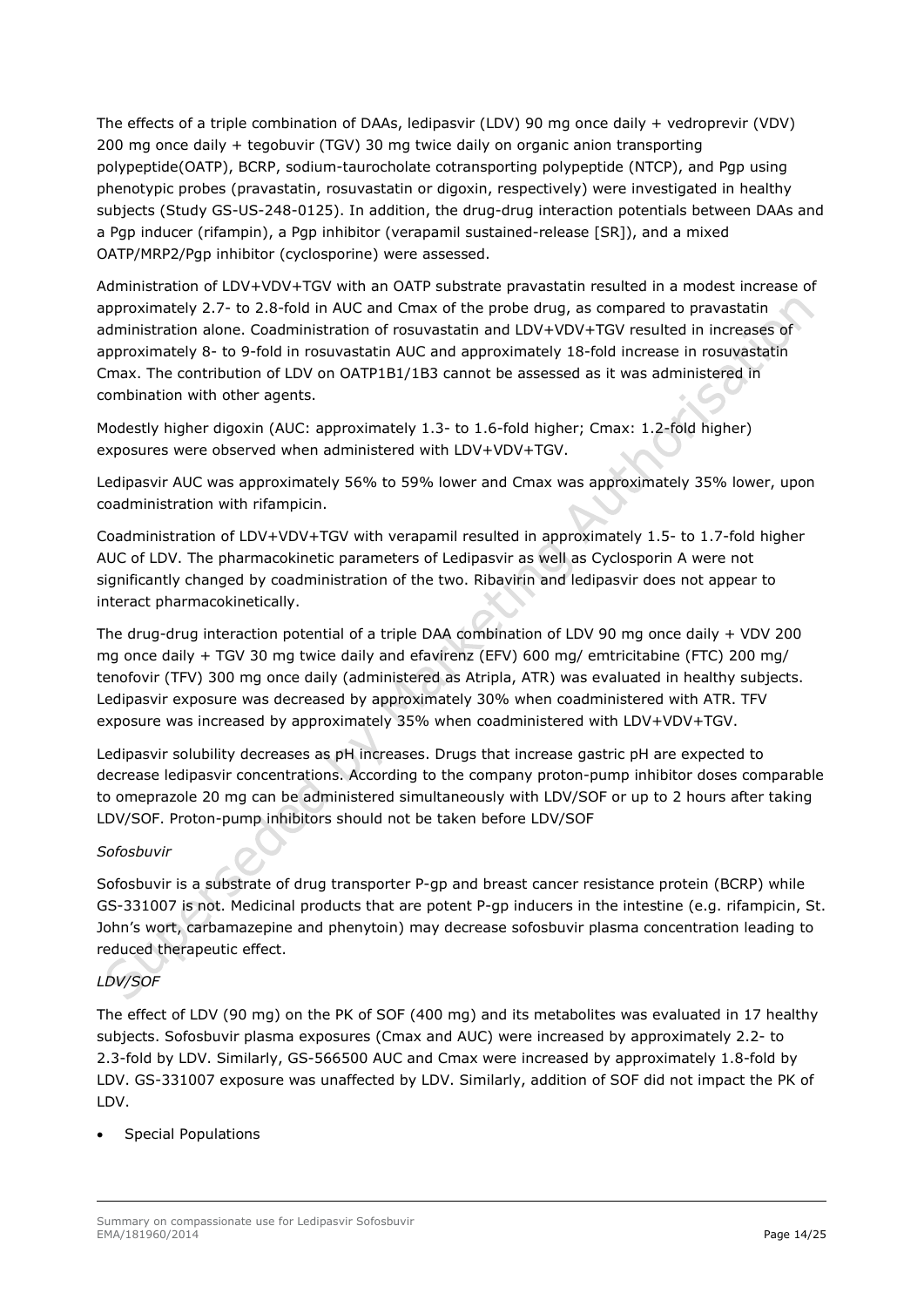#### Hepatic impairment

#### *Ledipasvir*

Single dose PK of LDV was investigated in 11 subjects with severe hepatic impairment (HI) and 10 healthy matched controls. The majority (80%) where white male subjects. Inclusion criteria for the severe hepatic impairment group was Child-Pugh-Turcotte (CPT) score ≥10 at screening, without evidence of worsening clinical and/or laboratory signs of hepatic impairment during the screening period and without active HCV infection. A single oral dose of LDV ( $1 \times 90$ -mg tablet) was administered with a moderate fat meal and PK sampling was performed up until 168 hours post dose.

Mean(CV%) AUC(<sub>0-inf</sub>) was 9567.2(67.7) ng\*h/mL and 7615.7(30.9) ng\*h/mL in severe HI subjects and healthy controls, respectively. Ledipasvir Cmax was approximately 35% lower and terminal t1/2 was prolonged (median 84.25 hours vs 45.72 hours) in subjects with severe HI. The geometric mean ratio (90% CI) of AUC<sub>(0-inf)</sub> (severe HI/normal controls) was 107.68 (70.06 to 165.49).

The steady-state PK of LDV+VDV with and without TGV in subjects with normal and moderately impaired hepatic function (Classification B as determined by the Child-Pugh-Turcotte classification) was evaluated. Ledipasvir steady-state plasma exposure parameters (AUCtau, C<sub>max</sub>, and Ctau) were similar in subjects with moderate hepatic impairment and in subjects with normal hepatic function who received a combination of LDV+VDV. Ledipasvir plasma exposures were approximately 34% to 36% decreased in hepatically impaired subjects relative to subjects with normal hepatic function who received a combination of LDV+VDV+TGV. Of note, the exposure in normal subjects was 40% higher in the LDV+VDV+TGV group compared to the LDV+VDV group. The plasma protein binding of ledipasvir was not seen to be different comparing normal subjects and subjects with moderate hepatic impairment.

#### *Sofosbuvir*

The pharmacokinetics of sofosbuvir were studied following 7-day dosing of 400 mg sofosbuvir in HCV infected subjects with moderate and severe hepatic impairment (CPT class B and C). Relative to subjects with normal hepatic function, the sofosbuvir AUC0-24 was 126% and 143% higher in moderate and severe hepatic impairment, while the GS-331007 AUC0-24 was 18% and 9% higher, respectively. Population pharmacokinetics analysis in HCV infected subjects indicated that cirrhosis had no clinically relevant effect on the exposure to sofosbuvir and GS-331007. No dose adjustment of sofosbuvir is recommended for patients with mild, moderate and severe hepatic impairment.

## Renal impairment

## *Ledipasvir*

The pharmacokinetics of ledipasvir has not been determined in subjects with renal impairment. A study to evaluate the pharmacokinetics of ledipasvir in subjects with severe renal impairment is currently ongoing.

## *Sofosbuvir*

Relative to subjects with normal renal function (eGFR >80 mL/min/1.73 m2), the sofosbuvir AUC<sub>0-inf</sub> was 61%, 107% and 171% higher in mild, moderate and severe renal impairment, while the GS-331007 AUC0-inf was 55%, 88% and 451% higher, respectively. In subjects with end stage of renal disease (ESRD), relative to subjects with normal renal function, sofosbuvir AUC<sub>0-inf</sub> was 28% higher when sofosbuvir was dosed 1 hour before haemodialysis compared with 60% higher when sofosbuvir was dosed 1 hour after haemodialysis. The AUC<sub>0-inf</sub> of GS-331007 in subjects with ESRD could not be reliably determined. However, data indicate at least 10-fold and 20-fold higher exposure to GS-331007 in ESRD compared to normal subjects when Sovaldi was administered 1 hour before or 1 hour after haemodialysis, respectively.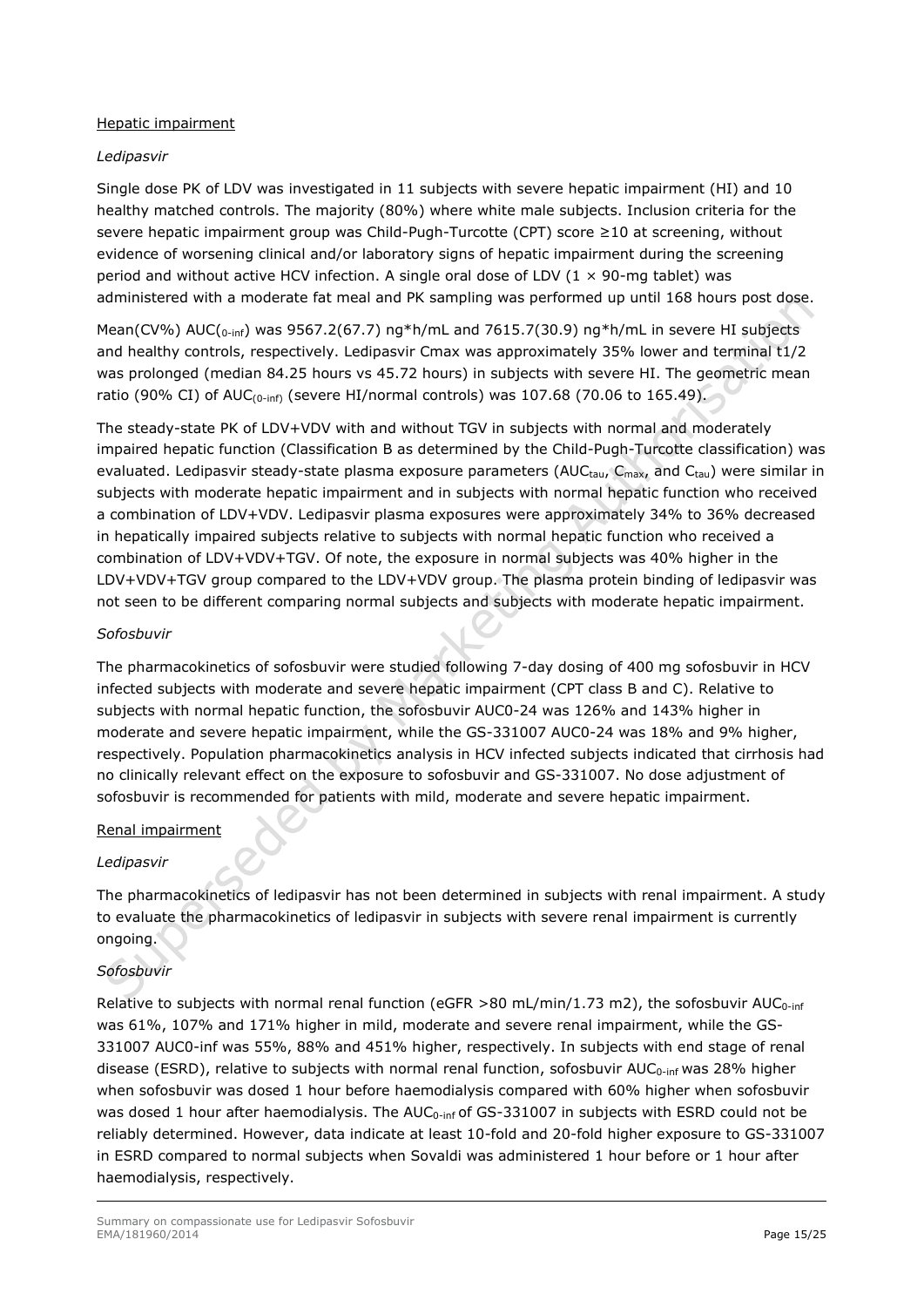No dose adjustment of Sovaldi is required for patients with mild or moderate renal impairment. The safety and appropriate dose of Sovaldi have not been established in patients with severe renal impairment (estimated glomerular filtration rate  $[EGFR] < 30$  mL/min/1.73 m<sup>2</sup>) or ESRD requiring haemodialysis

## **Overall conclusion on Clinical Pharmacokinetics**

Ledipasvir increases the exposure to sofosbuvir but not to GS-331007. Similar exposure of ledipasvir and sofosbuvir is obtained with the fixed dose combination compared to the individual tablet formulations. Ledipasvir exposure is reduced when given alone with a high fat meal, but in the fixed combination LDV/SOF this effect is not seen. The fixed combination can be administered without regard to food.

A clinically relevant interaction between ledipasvir and rosuvastatin cannot be ruled out and rosuvastatin should therefore not be administered with LDV/SOF. Ledipasvir does not appear to influence the pharmacokinetics of Cyclosporin A nor Ribavirin and vice versa. Ledipasvir solubility is pH dependent and bioavailability could be impacted by proton pump inhibitors.

Exposure to ledipasvir in subjects with severe hepatic impairment following a single 90 mg dose was variable but on average not seen to differ from healthy controls.

## **Clinical efficacy**

Ledipasvir is an investigational NS5A inhibitor that is being developed in combination with SOF for the treatment of chronic HCV infection. Sofosbuvir is a nucleotide NS5B polymerase inhibitor and a marketing application to support SOF, in combination with other agents for the treatment of chronic HCV infection, has recently been approved in the US and Europe (under the tradename of Sovaldi).

As individual components, both LDV and SOF displayed potent inhibition of HCV replicon RNA replication. Ledipasvir demonstrated picomolar potency in HCV genotypes 1a and 1b, with mean  $EC_{50}$ values of 0.031 and 0.004 nM, respectively. In addition, LDV had various levels of antiviral activity against genotypes 2 to 6, with EC<sub>50</sub> values ranging from 0.15 to 530 nM. Sofosbuvir demonstrated potent activity against all HCV genotypes with a range of activities observed in replicon assay (14−241 nM) depending on the genotype and testing method used. The combination of LDV and SOF has been shown to exhibit additive antiviral activity in vitro.

The compassionate use of LDV/SOF FDC is primarily supported by three studies conducted in patients with genotype 1 infection (LONESTAR, ION-1, ION-2). Furthermore, the applicant has submitted preliminary data from a study of patients with genotype 3, to support the widening of the indication beyond genotype 1 (ELECTRON 2). These are not presented in this report for reasons of data confidentiality.

## **LONESTAR**

This is an ongoing Phase 2, randomized, open-label study. The study assessed the safety, tolerability, and antiviral efficacy of LDV/SOF administered with and without RBV for 8 or 12 weeks. The study had 2 parallel cohorts.

## **Study design**

In Cohort 1, non-cirrhotic treatment-naive (TN) subjects were randomized in a 1:1:1 ratio to 1 of 3 treatment groups:

• LDV/SOF 8 Week TN group (Group 1): LDV/SOF 90 mg/400mg (1 tablet) once daily for 8 weeks in treatment-naive subjects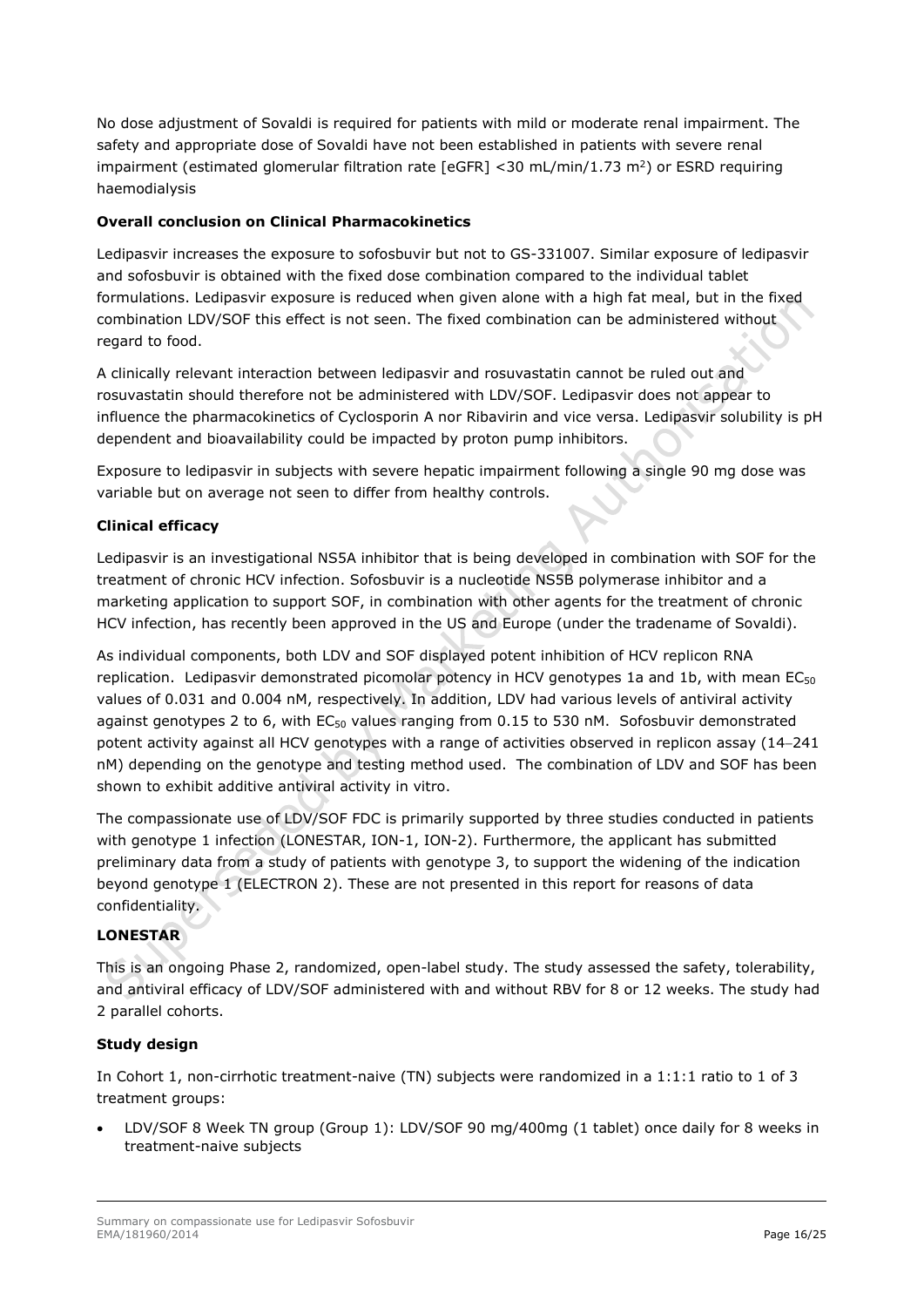- LDV/SOF+RBV 8 Week TN group (Group 2): LDV/SOF 90 mg/400 mg (1 tablet) once daily + RBV total daily dose of 1000 mg for subjects weighing  $<$  75 kg (5  $\times$  200-mg tablets) or 1200 mg for subjects weighing  $\geq$  75 kg (6  $\times$  200-mg tablets) administered in a divided daily dose for 8 weeks in treatment-naive subjects
- LDV/SOF 12 Week TN group (Group 3): LDV/SOF 90 mg/400mg (1 tablet) once daily for 12 weeks in treatment-naive subjects

In Cohort 2, cirrhotic and non-cirrhotic subjects who had previously failed PI+Peg-IFN+RBV (treatment experienced, TE) therapy were randomized in a 1:1 ratio to 1 of 2 treatment groups:

- LDV/SOF 12 Week TE group (Group 4): LDV/SOF 90 mg/400 mg (1 tablet) once daily for 12 weeks in treatment-experienced subjects
- LDV/SOF+RBV 12 Week TE group (Group 5): LDV/SOF 90 mg/400mg (1 tablet) once daily + RBV total daily dose of 1000 mg for subjects weighing  $<$  75 kg (5  $\times$  200-mg tablets) or 1200 mg for subjects weighing  $\geq$  75 kg (6  $\times$  200-mg tablets) administered in a divided daily dose for 12 weeks in treatment-experienced subjects

## **Efficacy outcomes**

A total of 97 of 100 subjects achieved SVR12 across all groups; individual group proportions of subjects who achieved SVR12 ranged from 94.7% to 100%. Of note, 21 of the 22 cirrhotic subjects who had previously failed treatment with a PI-based regimen achieved SVR12.

## **ION-1**

This ongoing Phase 3, randomized, open-label, international, multicenter study assessed the antiviral efficacy, safety, and tolerability of 12 or 24 weeks of LDV/SOF±RBV treatment in treatment-naive subjects with chronic genotype 1 HCV infection.

## **Study design**

Following screening and confirmation of eligibility by the investigators, approximately 800 subjects were randomized (1:1:1:1) to 1 of the following 4 treatment groups:

- LDV/SOF 24 Week group (Group 1): LDV/SOF FDC (90 mg/400 mg) tablet once daily for 24 weeks
- LDV/SOF+RBV 24 Week group (Group 2): LDV/SOF FDC (90 mg/400 mg)) tablet once daily + RBV (1000 or 1200 mg/day divided twice daily [BID]) for 24 weeks
- LDV/SOF 12 Week group (Group 3): LDV/SOF FDC (90 mg/400 mg) tablet once daily for 12 weeks
- LDV/SOF+RBV 12 Week group (Group 4): LDV/SOF FDC (90 mg/400 mg) tablet once daily + RBV (1000 or 1200 mg/day divided BID) for 12 weeks

Randomization was stratified by HCV genotype (1a, 1b, or mixed 1a/1b) and cirrhosis status (presence or absence) at screening. Enrollment was managed so that approximately 20% of randomized subjects had cirrhosis.

## **Study Population**

Eligible subjects were males or non-pregnant/non-lactating females  $\geq 18$  years of age with chronic genotype 1 HCV infection who had screening HCV RNA levels  $\geq 10^4$  IU/mL, were HCV treatment naive, had documentation of the presence or absence of cirrhosis, and had a body mass index (BMI)  $\geq$  18 kg/m<sup>2</sup>. Subjects were enrolled across 100 sites in the US, Germany, France, United Kingdom, Spain, and Italy.

A total of 870 subjects were randomized in approximately equal proportions across the 4 groups. A total of 865 subjects received at least 1 dose of study drug and were included in the safety and full analysis sets. In the total population, 136 patients had compensated cirrhosis.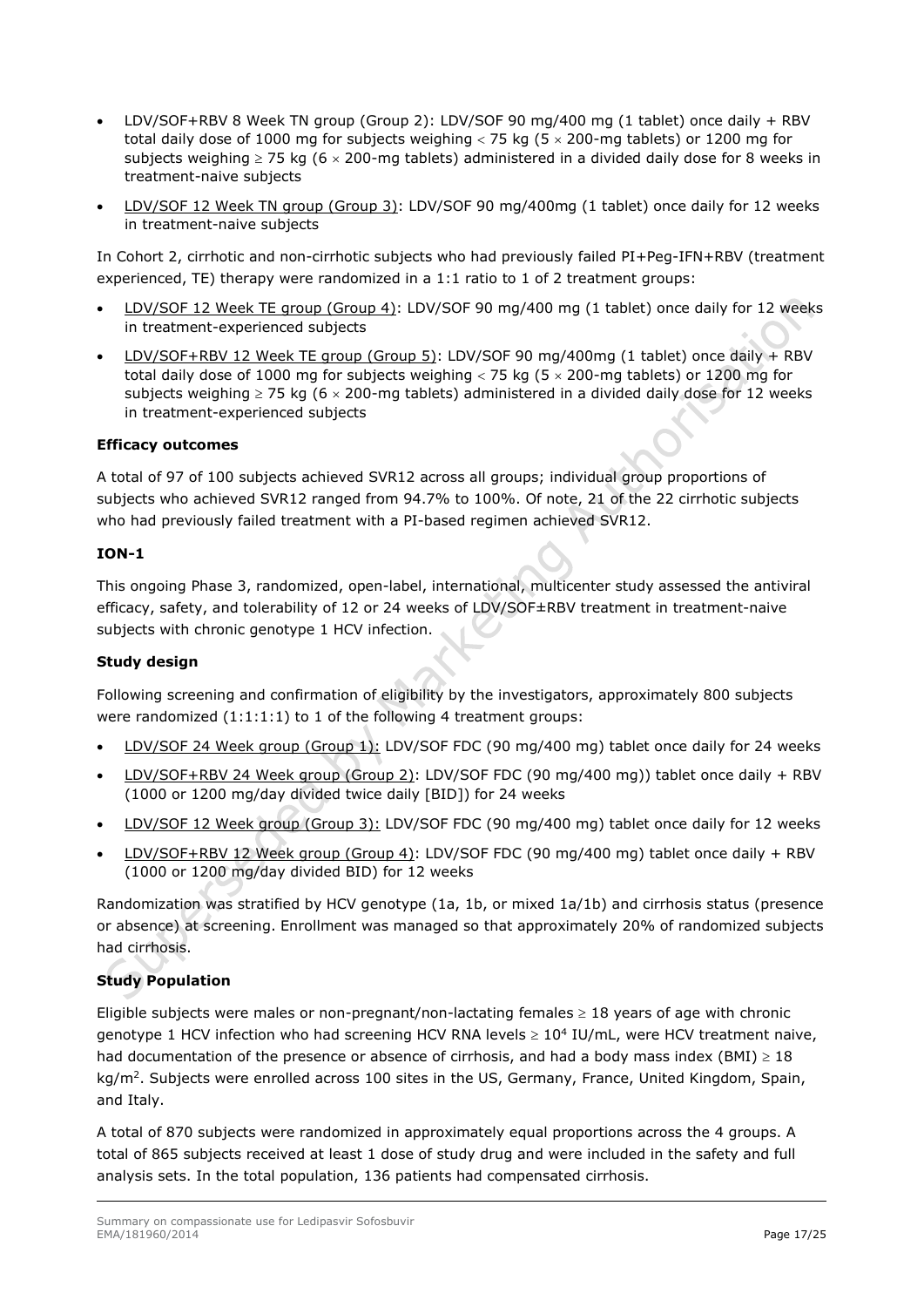## **Efficacy Results**

SVR12 data have been presented for patients randomized to 12 week treatment arms

The primary efficacy endpoint was SVR12 (HCV RNA < lower limit of quantitation [LLOQ] 12 weeks after discontinuation of all study drugs) in the full analysis set (FAS).

A total of 97.7% of subjects (209 of 214) in the LDV/SOF 12 Week group and 97.2% of subjects (211 of 217) in the LDV/SOF+RBV 12 Week group achieved SVR12. The addition of RBV to the LDV/SOF regimen did not impact the SVR rate. No subject in either 12-week treatment group had on-treatment virologic failure (ie, breakthrough, rebound, or nonresponse). There was no effect on SVR12 or relapse rates when subjects took LDV/SOF with or without food.

The table below presents the virologic outcomes (SVR and non-SVR) for subjects in the FAS following 12 weeks of treatment with LDV/SOF±RBV (Groups 3 and 4).

|                           | LDV/SOF<br>12 Weeks<br>$(N = 214)$ | LDV/SOF+RBV<br>12 Weeks<br>$(N = 217)$ |  |
|---------------------------|------------------------------------|----------------------------------------|--|
| SVR <sub>12</sub>         | 209/214 (97.7%)                    | 211/217 (97.2%)                        |  |
| Overall Virologic Failure | $1/214(0.5\%)$                     | 0/217                                  |  |

In the LDV/SOF 12 Week group, 5 subjects (2.3%) did not achieve SVR12.

Note: HCV RNA analyzed using Roche TaqMan V 2.0 assay for use with High Pure system with limit of quantitation 25 IU/mL.

## **ION-2**

This ongoing Phase 3, randomized, open-label, multicenter study assessed the antiviral efficacy, safety, and tolerability of 12 or 24 weeks of LDV/SOF±RBV treatment in treatment-experienced subjects with chronic genotype 1 HCV infection.

## **Study design**

Following screening and confirmation of eligibility by the investigator, approximately 400 subjects were randomized (1:1:1:1) to 1 of the following 4 treatment groups:

- LDV/SOF 24 Week group (Group 1): LDV/SOF FDC (90 mg/400 mg) tablet once daily for 24 weeks
- LDV/SOF+RBV 24 Week group (Group 2): LDV/SOF FDC (90 mg/400 mg) tablet once daily + RBV (1000 or 1200 mg/day divided BID) for 24 weeks
- LDV/SOF 12 Week group (Group 3): LDV/SOF FDC (90 mg/400 mg) tablet once daily for 12 weeks
- LDV/SOF+RBV 12 Week group (Group 4): LDV/SOF FDC (90 mg/400 mg) tablet once daily + RBV (1000 or 1200 mg/day divided BID) for 12 weeks

Randomization was stratified by HCV genotype (1a, 1b; subjects with mixed genotype 1a/1b were stratified as 1a), the presence or absence of cirrhosis at screening, and response to prior HCV therapy (relapse/breakthrough or nonresponse) at screening. Enrollment was managed so that approximately 20% of randomized subjects had cirrhosis and approximately 50% of randomized subjects had failed prior treatment with a PI+Peg-IFN+RBV regimen at screening.

#### **Study Population**

Eligible subjects were males or non-pregnant/non-lactating females  $\geq 18$  years of age with chronic genotype 1 HCV infection who had screening HCV RNA levels  $\geq 10^4$  IU/mL, had virologic failure to prior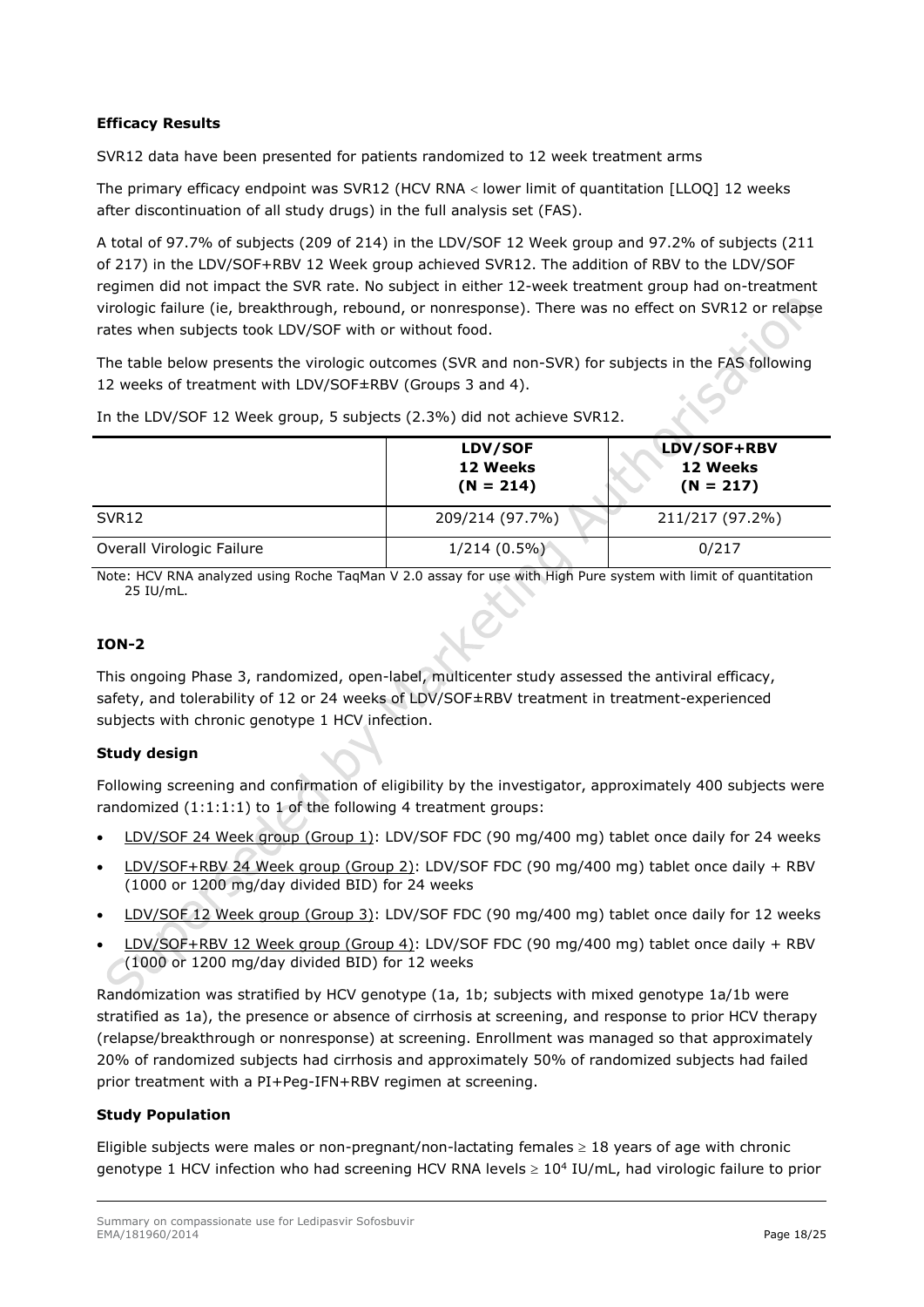treatment with a Peg-IFN+RBV regimen (including regimens containing nonstructural protein 3/4A [NS3/4A] PIs), had documentation of the presence or absence of cirrhosis, and had BMI  $\geq 18$  kg/m<sup>2</sup>. Subjects were enrolled across 64 sites in the US.

A total of 441 subjects were randomized in approximately equal proportions across the 4 groups. A total of 440 subjects received at least 1 dose of study drug and were included in the safety and full analysis sets: 109 subjects in the LDV/SOF 12 Week group; 111 subjects in the LDV/SOF+RBV 12 Week group; 109 subjects in the LDV/SOF 24 Week group; and 111 subjects in the LDV/SOF+RBV 24 Week group. One subject was randomized to the LDV/SOF 24 Week group but did not receive study drug, and was excluded from both the safety and full analysis sets.

Subjects who had discontinued their prior HCV therapy due to an AE were prohibited from enrolling in this study; therefore, all subjects in this study were prior virologic failures, classified as either relapse/breakthrough (55.7%) or nonresponse (44.3%). These treatment-experienced subjects had failed a prior Peg-IFN+RBV regimen, with approximately half having failed prior PI+Peg-IFN+RBV therapy (52.5%).

Of the 231 subjects who failed prior PI+Peg-IFN+RBV therapy (58.4% failed telaprevir; 29.4% failed boceprevir; 12.1% failed investigational PIs), 62.3% of subjects had relapse/breakthrough and 37.7% of subjects had nonresponse.

Of the 207 subjects who failed prior Peg-IFN+RBV therapy, 48.8% of subjects had relapse/breakthrough and 51.2% of subjects had nonresponse. The majority of these prior Peg-IFN+RBV non-responders (60.4%) were null responders (ie, subjects who did not achieve undetectable HCV RNA levels while on treatment and who had  $< 2 \log_{10}$  reduction during the first 12 weeks of treatment), and 39.6% were partial responders.

88 patients had cirrhosis.

## **Efficacy Results**

The primary efficacy endpoint was SVR12 (HCV RNA < LLOQ 12 weeks after discontinuation of all study drugs) in the FAS.

|                           | LDV/SOF      | LDV/SOF+RBV    | LDV/SOF    | LDV/SOF+RBV    |
|---------------------------|--------------|----------------|------------|----------------|
|                           | 12 Weeks     | 12 Weeks       | 24 Weeks   | 24 Weeks       |
|                           | $(N=109)$    | $(N=111)$      | $(N=109)$  | $(N=111)$      |
| SVR <sub>12</sub>         | 102/109      | 107/111        | 108/109    | 110/111        |
|                           | $(93.6\%)$   | $(96.4\%)$     | $(99.1\%)$ | $(99.1\%)$     |
| Overall Virologic Failure | 7/109 (6.4%) | $4/111(3.6\%)$ | 0/109      | $1/111(0.9\%)$ |

The table below presents the virologic outcomes (SVR and non-SVR) for subjects in the FAS.

Note: HCV RNA analyzed using Roche TaqMan V 2.0 assay for use with High Pure system with limit of quantitation 25 IU/mL.

## **Discussion on clinical efficacy**

Overall, the combination of ledipasvir and sofosbuvir has shown outstanding results in the treatment of genotype 1 infection, including a substantial number of patients with prior failure on telaprevir or boceprevir + pegIFN/RBV therapy, as well as a substantial number of patients with compensated cirrhosis. In the reported studies, SVR rates with 12 weeks of therapy, without ribavirin has yielded SVR rates above 93%. There are generally no viral breakthroughs in adherent patients, and the recorded relapses are few. In the ION-2 study, extending therapy from 12 to 24 weeks led to higher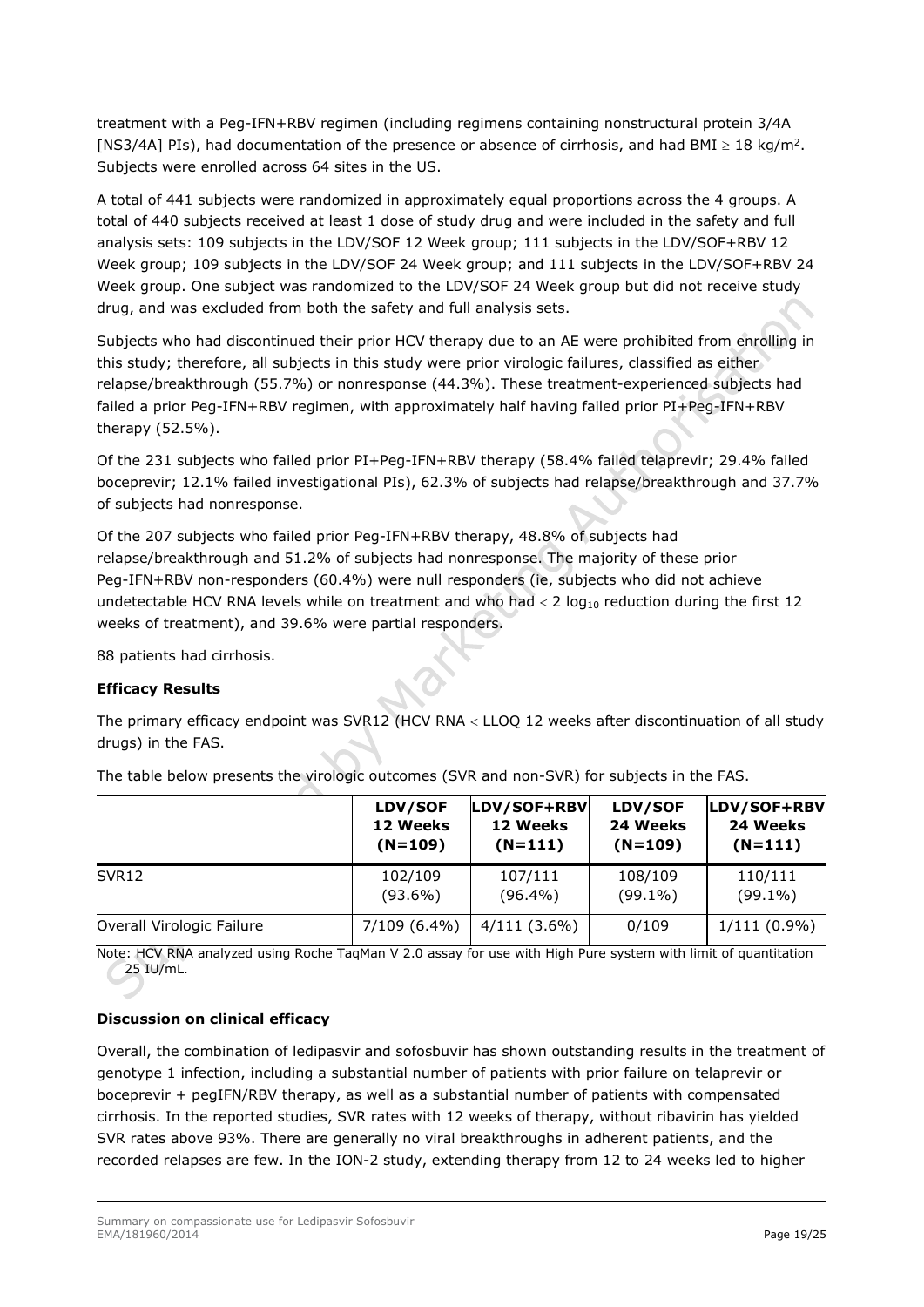point estimates for SVR (99.1%). The increment over 12 weeks of therapy, however, was modest. Of note, no relapses were recorded in 220 treatment experienced patients getting 24 weeks of ledipasvir+sofosbuvir, with or without ribavirin.

The applicant remarks that the appropriate treatment strategy in patients with very advanced liver disease, including those with hepatic impairment or signs or history of clinical decompensation, has not been defined. Thus, the role of ribavirin in such patients is not known, nor whether the added benefit of treatment beyond 12 weeks in such patients would lead to a greater increment in SVR rates than those seen in the ION-2 trial.

To further explore the efficacy and appropriate treatment strategy with ledipasvir+sofosbuvir, the applicant is performing three studies in patients with very advanced liver disease (SOLAR-1, SOLAR-2 and SIRIUS). Data from these studies are anticipated to inform on the appropriate regimen to use in patients with very advanced liver disease; no outcome data, however, are presently available.

While there is limited evidence on the efficacy of ledipasvir+sofosbuvir in patients with hepatic impairment or decompensated liver disease, SVR rates in compensated cirrhotics are very high. Therefore, it is reasonable to believe that this drug combination, with or without ribavirin, will deliver substantial response rates also in patients with very advanced liver disease.

While it is recognised that the optimal treatment duration, and the value of adding ribavirin in such patients is unknown, it is understood that clinicians treating patients under compassionate use conditions, that are deemed to be at a high risk of decompensation or death within 12 months if left untreated, may wish to maximise the probability of SVR, as for such patients there may not be a second chance to reach the treatment goal. The applicant therefore suggests that "ledipasvir/sofosbuvir should be used for a duration of at least 12 weeks, up to 24 weeks, with or without ribavirin".

The applicant proposes an indication for compassionate use that would encompass all genotypes. In support of this, the applicant has submitted interim data from the small ELECTRON 2 study, where ledipasvir+sofosbuvir are given with or without ribavirin for 12 weeks. As a further background to this study, it is notable that whereas the  $EC_{50}$  of ledipasvir against genotype 1a and -1b replicons are in the picomolar range (0.031 and 0.004 nM, respectively), the  $EC_{50}$  against a hybrid genotype 3a replicon is given as 35.1 nM (Ledipasvir IB). It is fully recognised that the clinical cut-off (the  $EC_{50}$  values where ledipasvir would be anticipated not to meaningfully contribute to sum regimen efficacy) is presently not well characterised, and the studies performed in genotypes other than 1 are encouraged and of considerable interest. Furthermore, the data presented are indicative of a contribution to regimen efficacy of ledipasvir in combination with sofosbuvir in genotype 3. However, the interim data presented do not support a clear cut indication for a CHMP recommendation on compassionate use in non-GT1 patients. This evaluation takes into account the anticipated efficacy of the presently approved interferon-free regimens, which are expected to be more efficacious against other genotypes than -1. It is recognised that physicians may, on a case to case basis, consider the use of ledipasvir+sofosbuvir also in patients with other genotypes than -1.

## **Overall conclusion on clinical efficacy**

The combination of ledipasvir/sofosbuvir for 12-24 weeks, with or without ribavirin, has been shown to deliver very high SVR rates in phase III studies of patients with genotype 1 virus infection, including a substantial number of patients with compensated cirrhotics. The efficacy shown supports the compassionate use of ledipasvir+sofosbuvir in genotype 1 patients with very advanced liver disease. The optimal duration and the value of adding ribavirin has not been defined. It is anticipated that use in patients with very advanced disease will be informed by emerging data from relevant studies.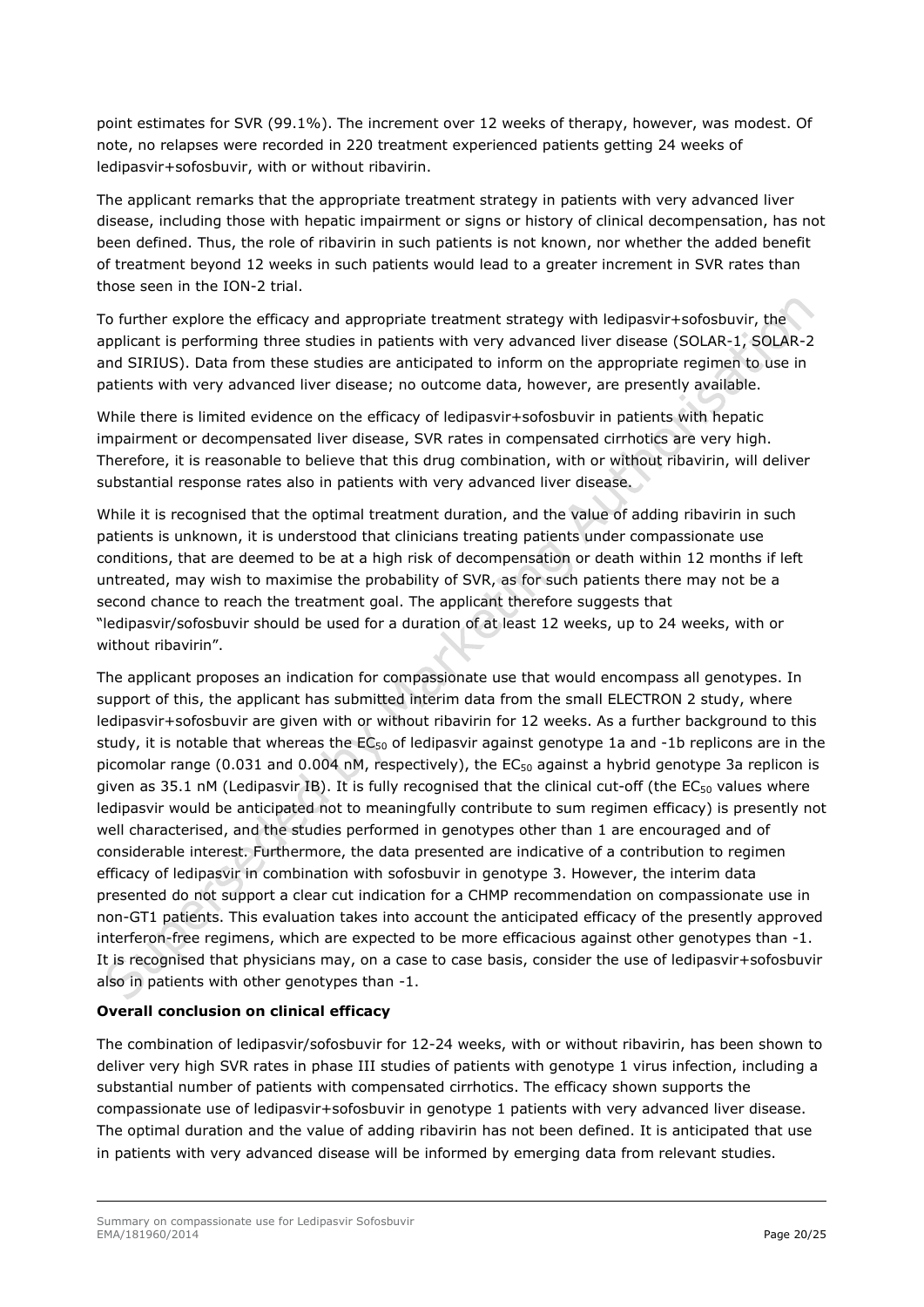While early data on the efficacy of ledipasvir+sofosbuvir in genotype 3 are very interesting, they are presently not considered sufficiently solid for an Article 83 opinion. This is not only due to the scarcity of data, but also to the fact that presently approved interferon-free treatment options are anticipated to be more effective in genotype 3 than genotype 1.

## **Clinical safety**

The safety of sofosbuvir has been extensively reviewed by the CHMP in the course of the MAA for Sovaldi. In conclusion, no characteristic side effect profile has emerged, and the tolerability of this drug is not clearly different from that of placebo.

According to the ledipasvir Investigator's brochure, as of 01 June 2013, a total of 2225 subjects have been administered LDV, of which 1261 were subjects with chronic HCV infection. Ledipasvir has been investigated in several different combinations, with and without peginterferon and ribavirin.

Here follows a summary of safety findings of the combination use of ledipasvir+sofosbuvir +/- ribavirin from the LONESTAR study:

Overall, the highest percentage of subjects with any AE was observed in the 2 RBV-containing groups (LDV/SOF+RBV 8 Week TN and LDV/SOF+RBV 12 Week TE groups [57.1% in both]), followed by the RBV-free groups (LDV/SOF 8 Week TN group [45.0%], the LDV/SOF 12 Week TN group [42.1%], and the LDV/SOF 12 Week TE group [36.8%]).

The 3 most frequently reported overall AEs were nausea, anemia, and upper respiratory tract infection. The LDV/SOF+RBV 12 Week TE group had the highest numbers of subjects with nausea, anemia, and upper respiratory tract infection (19.0%, 4 subjects; 28.6%, 6 subjects; 19.0%, 4 subjects; respectively); all other AEs were reported in  $\leq 2$  subjects in any group, with the exception of headache (14.3%, 3 subjects) in the LDV/SOF+RBV 8 Week TN group. Anemia was only reported in subjects receiving RBV.

Most AEs were Grade 1 (mild) or Grade 2 (moderate) in severity. Grade 3 AEs were only reported in subjects receiving RBV. A total of 4 subjects (19.0%) in the LDV/SOF+RBV 8 Week TN group and 2 subjects (9.5%) in the SOF/LDV+RBV 12 Week TE group had a Grade 3 (severe) AE. Anemia was the only Grade 3 AE reported in  $> 1$  subject; Grade 3 anemia was reported for 2 subjects (9.5%) in the LDV/SOF+RBV 12 Week TE group. No Grade 4 AEs were reported.

No deaths, pregnancies, or permanent study drug discontinuations due to AEs were reported during this study. A total of 5 SAEs were reported in 4 subjects on or after the first dose of study drug through the date of last dose of study drug plus 30 days. No SAEs were reported in the LDV/SOF 8 Week TN group on or after the first dose of study drug through the date of last dose of study drug plus 30 days. No trends in SAE type or onset time were observed, as no individual SAE was experienced by more than 1 subject. All SAEs were considered unrelated to study drug with the exception of anemia reported in 1 subject in the LDV/SOF+RBV 12 Week TE group.

All AEs leading to dose modifications led to modification of RBV only. The most frequently reported AE leading to modification or interruption of study drug was anemia, which was observed only in subjects treated with LDV/SOF+RBV (6 subjects [28.6%] in the LDV/SOF+RBV 12 Week TE group and 2 subjects [9.5%] in the LDV/SOF+RBV 8 Week TN group). Each of the other AEs that led to modification or interruption of study drug (dyspnea exertional, edema, and peptic ulcer) was reported in 1 subject only. One subject had LDV/SOF interrupted due to an SAE of peptic ulcer.

The majority of laboratory abnormalities were Grade 1 or Grade 2 in severity. Grade 3 laboratory abnormalities were reported in 2 subjects in each 12 Week TE group and in 1 subject in each 8 Week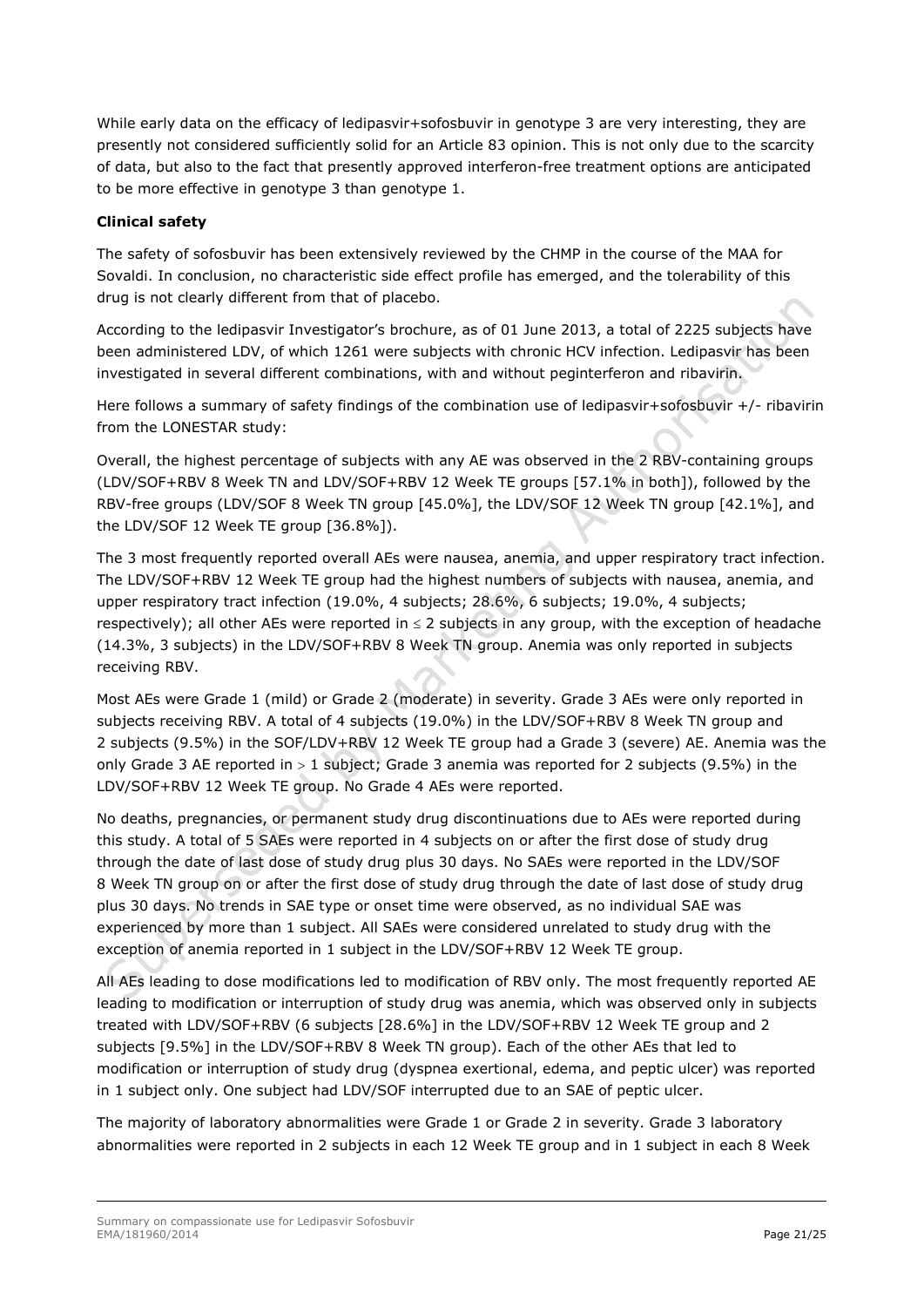TN group (none in the 12 Week TN group). Grade 4 laboratory abnormalities were only reported in the 12 Week TE groups (2 subjects in the LDV/SOF+RBV group and 1 subject in the LDV/SOF group).

Consistent with the expected safety profile of RBV, corresponding decreases in hemoglobin and elevations in reticulocytes, bilirubin, and platelets were observed in subjects who received RBV as a component of the treatment regimen for the duration of treatment. Regarding the LDV/SOF+RBV groups, 4 subjects had a Grade 3 (3 subjects) or 4 (1 subject) decrease in hemoglobin, and 8 subjects had post baseline hemoglobin values < 10 g/dL, of whom 2 had hemoglobin values < 8.5 g/dL; no subjects in the RBV-free groups met these criteria. Median hemoglobin, reticulocytes, bilirubin, and platelets returned towards baseline values within 4 weeks after the last dose of study drug.

Grade 3 chemistry laboratory abnormalities were reported for lipase and serum glucose (hyperglycemia and hypoglycemia). Grade 4 chemistry laboratory abnormalities were reported for serum glucose (hyperglycemia) and serum potassium (hyperkalemia). The most common Grade 3 or 4 chemistry laboratory abnormality was increased serum glucose; all such subjects with hyperglycemia had a medical history of diabetes (the subject with a Grade 3 decrease in serum glucose [hypoglycemia] also had a medical history of diabetes). All other Grade 3 and 4 laboratory abnormalities occurred in 1 subject across the groups.

No subject in any group had Grade 3 or 4 ALT or total bilirubin changes (increases) from baseline. Three subjects had bilirubin  $> 2 \times$  ULN while on treatment, 2 who received LDV/SOF+RBV and 1 who received LDV/SOF (this subject had elevated bilirubin at baseline). No notable changes in total bilirubin values were observed in the other groups.

No notable changes in vital signs (systolic blood pressure, diastolic blood pressure, and pulse) were reported during the study.

## **Discussion on clinical safety**

The safety profile of sofosbuvir is well characterised and has been assessed by the CHMP during the MAA procedure leading to its approval. No specific side effect profile differing from placebo has emerged. Furthermore, the applicant has provided a summary of the safety profile seen in the phase II and III studies where ledipasvir, with or without ribavirin, was added to sofosbuvir. It is apparent that the combination of ledipasvir and sofosbuvir is well tolerated, with very few discontinuations due to side effects. Serious side effects and grade 3/4 laboratory abnormalities were uncommon with the use of ledipasvir+sofosbuvir. The addition of ribavirin had a negative impact on the safety profile, with typical side effects such as anaemia, hyperbilirubinemia, cough, dyspnoea, irritability and rash.

## **Overall conclusion on clinical safety**

The safety profile of sofosbuvir in combination with ledipasvir appears favourable with few discontinuations, serious side effects or laboratory abnormalities. The addition of ribavirin adds to the side effect burden, as anticipated. No adverse effects in need of specific monitoring have been identified with ledipasvir+sofosbuvir in the absence of ribavirin; furthermore, no side effects that would preclude the use of ledipasvir+sofosbuvir in patients with very advanced liver disease, in urgent need of treatment, have been identified.

## <span id="page-21-0"></span>*3.5 Pharmacovigilance*

In order to ensure the safety monitoring of the patients, the following conditions have been adopted and are annexed to the CHMP opinion on compassionate use for ledipasvir/sofosbuvir fixed dose combination formulation as follows: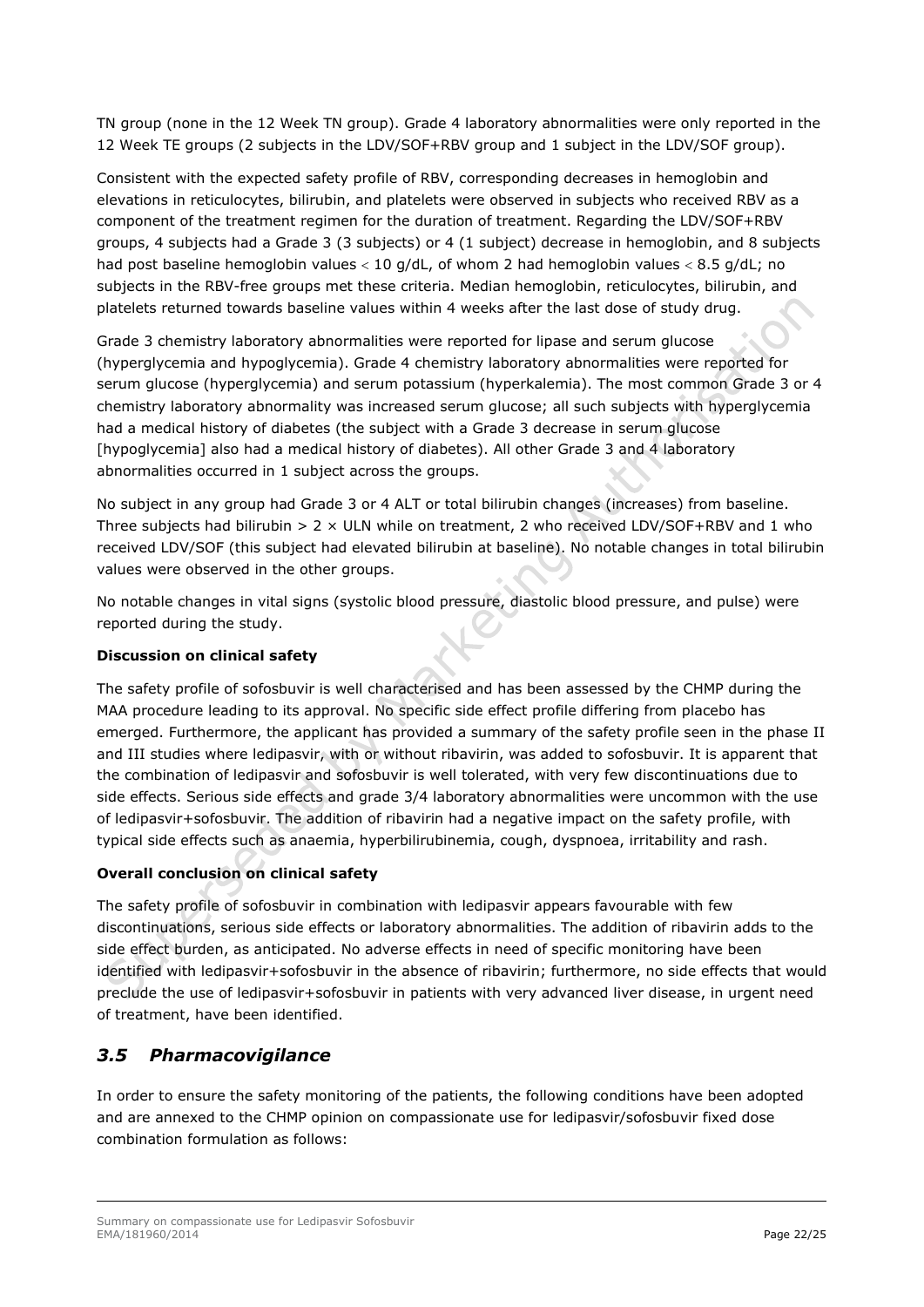## **Conditions for safety monitoring to be implemented by the applicant**

In accordance with Article 83(6) of Regulation (EC) No 726/2004, the pharmacovigilance rules and responsibilities defined in Articles 24(1) of the Regulation (EC) No 726/2004 referring to centrally authorised medicinal products as defined in articles 3(1) and (2) are applicable to medicinal products for which an opinion on the conditions for compassionate use has been adopted. Therefore the applicant will ensure that these pharmacovigilance rules and responsibilities are fulfilled.

## **Conditions for safety monitoring to be implemented by the Member States**

In accordance with Article 83(6) of Regulation (EC) No 726/2004, the pharmacovigilance rules and Responsibilities defined in Articles 25 of the Regulation (EC) No 726/2004 referring to centrally authorised medicinal products as defined in articles 3(1) and (2) are applicable to medicinal products for which an opinion on the conditions for compassionate use has been adopted. Therefore the Member State(s) will ensure that these pharmacovigilance rules and responsibilities are fulfilled.

## <span id="page-22-0"></span>*3.6 Risk/benefit assessment and recommendation*

## **Risk Benefit assessment**

The combination of ledipasvir+sofosbuvir, with or without ribavirin, used for 12-24 weeks, has shown very high efficacy when treating patients with genotype 1 virus, including patients with compensated cirrhosis and patients with prior failure on boceprevir or telaprevir in combination with pegIFN+ribavirin. The regimen has been very well tolerated, apparently with no specific side effect profile emerging. There are no specified safety concerns to preclude the use of this combination in patients with hepatic impairment. Furthermore, PK of ledipasvir and sofosbuvir support that no dose adjustment is prompted in hepatic impairment. For these reasons, it is reasonable to assume that the compassionate use of ledipasvir+sofosbuvir in patients with very advanced liver disease and with an urgent need of successful therapy will provide meaningful rates of viral clearance.

In the notification to the CHMP of the potential compassionate use of ledipasvir in combination with sofosbuvir, the efficacy shown in patients with prior failure on NS3/4A inhibitors was particularly noted.

For patients that have previously failed boceprevir- or telaprevir based antiviral therapy, and do not tolerate interferon, there is presently no likely highly effective licensed treatment option. A subset of this population has advanced liver disease and is at a considerable short term risk of progression to decompensation or death. Furthermore, there are many patients that have advanced liver disease, as evidenced by signs and symptoms of portal hypertension, with or without past or present clinical decompensation. For such patients, interferon based treatment alternatives are at best ill tolerated with low effectiveness, or, in case of hepatic impairment/decompensation, outright contraindicated. These patients are in urgent need of effective therapy that can induce SVR.

Regarding the treatment history, the CHMP recognises that the urgent medical need extends also to patients with very advanced liver disease that have not been exposed to boceprevir or telaprevir, either because they did not have the opportunity, or because they were not able to tolerate the necessary interferon comedication. Therefore, the CHMP, in a recent similar procedure, proposed that the indication for compassionate use of sofosbuvir in combination with a NS5A inhibitor be extended to encompass patients with genotype 1 virus regardless of prior treatment experience, provided that there is an urgent medical need of viral clearance.

The applicant rightly noted that the aforementioned medical need extends also to patients infected with other viral genotypes than -1, and proposes the following indication for compassionate use of ledipasvir/sofosbuvir: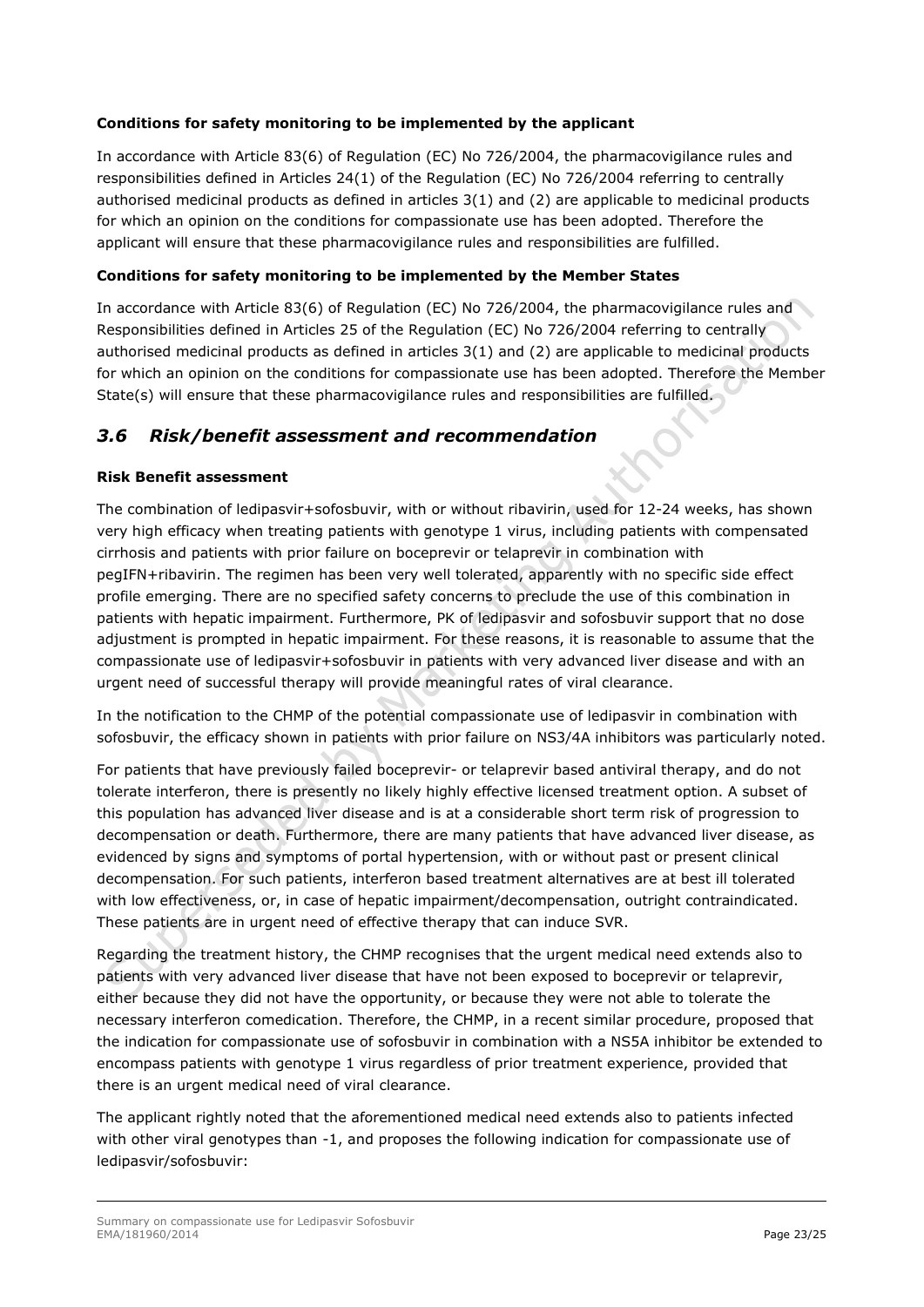*Ledipasvir/sofosbuvir fixed dose combination (with or without ribavirin), when used as part of a compassionate use programme, is indicated for the treatment of adults infected with chronic hepatitis C with advanced disease who are at a high risk of decompensation or death within 12 months if left untreated.*

In practice, this would primarily encompass patients with signs or symptoms of portal hypertension, as well as those with present or past episodes of clinical decompensation/hepatic impairment.

The CHMP acknowledged that there are also patients with non-genotype 1 infection subject to the aforementioned medical urgency. For such patients, the anticipated effectiveness of available treatment options may differ on a case to case basis. Therefore, for patients with non-genotype 1 infection that are deemed unlikely to respond to or tolerate licensed and available treatment options, compassionate use of ledipasvir in combination with sofosbuvir and ribavirin, may also be relevant. However, available data are presently too scarce to evaluate the anticipated benefit of this combination in other genotypes that -1, when compared to other treatment options.

In this light, and in order to be consistent with other relevant procedures, the following addendum to the applicant suggestion has been made:

*Ledipasvir/sofosbuvir fixed dose combination (with or without ribavirin), when used as part of a compassionate use programme, is indicated for the treatment of adults infected with chronic hepatitis C genotype 1 virus, with advanced disease who are at a high risk of decompensation or death within 12 months if left untreated.*

Studies in patients with hepatic impairment/decompensation are ongoing, and results are not yet available. For this reason, the optimal regimen in such patients has not been defined in terms of duration, and the possible benefit of adding ribavirin is not known. Adding ribavirin increases the side effect burden of the regimen, particularly due to haemolytic anemia. However, this in no way precludes the use in patients with very advanced liver disease.

While any incremental effect of adding ribavirin to the regimen, or of continuing therapy beyond 12 weeks, appears low to minimal in patients with compensated liver disease, it is unclear whether this pertains also to patients with hepatic impairment. For this reason, the applicant provisionally suggested that the recommended regimen is ledipasvir+sofosbuvir, *with or without ribavirin*, for at least 12 weeks, up to 24 weeks. This recommendation may be impacted by emerging data from relevant trials.

The applicant suggestion is deemed reasonable, not least as it is assumed that the compassionate use of ledipasvir+sofosbuvir in the target population would be managed by physicians that are expert in the field and who could make an individualised assessment of available data.

In summary, the benefit risk of Ledipasvir in combination with sofosbuvir, with or without ribavirin, when used for at least 12 weeks up to 24 weeks as part of a compassionate use programme, for the treatment adults infected with chronic hepatitis C genotype 1 virus with advanced disease who are at a high risk of decompensation or death within 12 months if left untreated, is deemed positive.

The overall assessment of quality issues has taken into consideration the purpose of compassionate use. It can be reasonably concluded that the product should have a satisfactory and uniform performance in the clinic. The Quality documentation can be accepted and is not expected to have a negative impact on the Benefit Risk balance of the product.